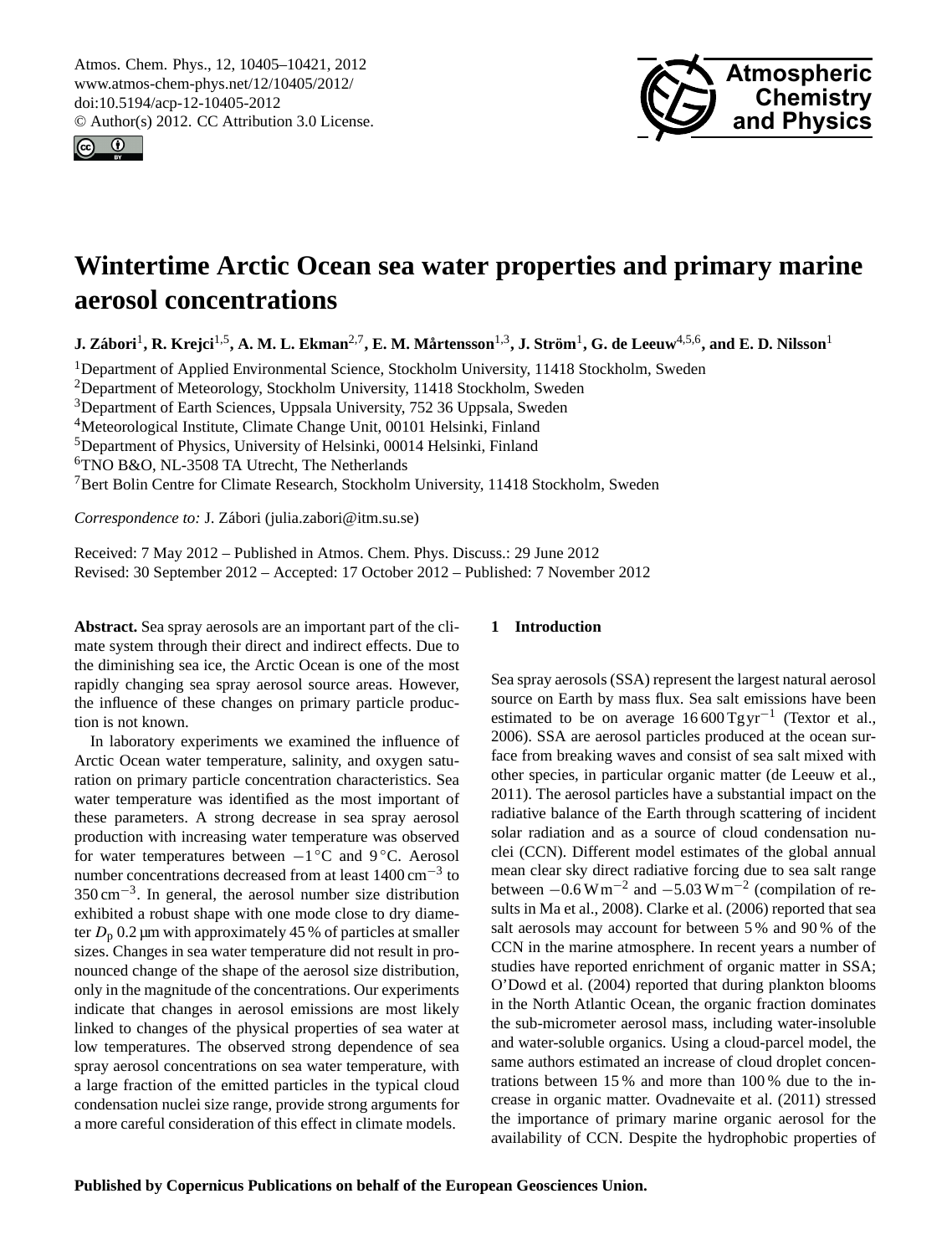marine organics, a high activation efficiency, expressed as the ratio between CCN number and particle number with a diameter >20 nm, was found. However, since the physical and chemical properties of marine aerosols and their source intensity vary both in time and space, the magnitude of the impact of sea spray on the climate system is still not fully understood [\(Vignati et al.,](#page-16-1) [2010;](#page-16-1) [de Leeuw et al.,](#page-14-0) [2011;](#page-14-0) [Wang,](#page-16-2) [2007;](#page-16-2) [Carslaw et al.,](#page-14-2) [2010\)](#page-14-2).

SSA are released to the atmosphere by air bubbles bursting on the ocean surface. For a natural ocean environment, air bubbles are generated from air entrainment during wave breaking [\(O'Dowd et al.,](#page-15-3) [1997\)](#page-15-3). Many different parameters influence the development of a bubble. Depending on the bubble diameter and the level of gas saturation in the water, bubbles tend to grow or dissolve [\(Slauenwhite and Johnson,](#page-15-4) [1999\)](#page-15-4). The rise velocity of a bubble depends on the viscosity and the water density, but also varies with bubble size [\(Leifer et al.,](#page-15-5) [2000\)](#page-15-5). Coalescence between bubbles is thought to be inhibited or even prevented by ions in seawater [\(Slauen](#page-15-4)[white and Johnson,](#page-15-4) [1999\)](#page-15-4). The complexity of aerosol production due to bubble bursting has resulted in many different formulations of the SSA source functions, based on different methods, and a large uncertainty in the production fluxes [\(de Leeuw et al.,](#page-14-0) [2011;](#page-14-0) [Lewis and Schwartz,](#page-15-6) [2004\)](#page-15-6). Parameterizations have been developed based on experimental studies relating parameters which influence ocean bubble formation to sea spray aerosol emissions. Sea spray production is highly dependent on wind speed, but water temperature  $(T_w)$ , salinity, and oxygen saturation have also been identified as important properties controlling sea spray aerosol emissions [\(Nilsson et al.,](#page-15-7) [2001;](#page-15-7) Mårtensson et al., [2003;](#page-15-8) [Hultin et al.,](#page-14-3) [2011,](#page-14-3) [2010\)](#page-14-4).

The rapid environmental changes currently taking place in the Arctic region prompt a more thorough investigation of the influence of sea water temperature, salinity, and oxygen saturation on marine primary aerosol production over this region. The Arctic experiences a faster surface air temperature increase compared to the rest of the globe, a feature known as the polar amplification [\(ACIA,](#page-14-5) [2005\)](#page-14-5). The high latitude warming rate during the last century is almost two times higher compared to the rest of the Northern Hemisphere [\(Bekryaev et al.,](#page-14-6) [2010\)](#page-14-6). This pattern must be a result of positive feedback processes that are especially effective at high latitudes, since the increase of anthropogenic greenhouse gas concentrations is more or less uniform over the globe [\(Miller et al.,](#page-15-9) [2010;](#page-15-9) [Lu and Cai,](#page-15-10) [2010\)](#page-15-10). The key process behind the observed polar amplification is not yet well established, but the ice albedo feedback associated with a decrease in snow and ice-coverage has been the subject of a number of studies and is often touted as a key driver [\(Manabe and Stouf](#page-15-11)[fer,](#page-15-11) [1980;](#page-15-11) [Holland and Bitz,](#page-14-7) [2003\)](#page-14-7). However, [Winton](#page-16-3) [\(2006\)](#page-16-3) argued that the surface albedo feedback cannot be the dominating process for the Arctic amplification, and suggested instead that the most likely candidates are the net top of atmosphere radiation flux forcing and the long wave radiation feedback.

No matter what causes the polar amplification, rapid changes have been observed in the Arctic during the last decades. The Arctic sea ice extent has decreased with  $3.7\% \pm$ 0.4% per decade based on satellite passive-microwave data observations between 1979 and 2006 [\(Parkinson and Cav](#page-15-12)[alieri,](#page-15-12) [2008\)](#page-15-12). For all seasons the observed trend was negative, but the largest trend was found in summer (6.2 % per decade). In addition, an acceleration of the ice retreat has been detected. From 1979 to 1996, the ice retreated at a rate of 2.2 % per decade, whereas in following years the melting rate increased to 10.1 % per decade [\(Comiso et al.,](#page-14-8) [2008\)](#page-14-8).

The changes do not only involve the seasonal first year sea ice. Perennial multilayer ice (ice that has survived the summer melt) has decreased at a rate of 7 % per decade (1978– 1998) [\(Johannessen et al.,](#page-14-9) [1999\)](#page-14-9). Moreover, the duration of the Arctic basin melt season has increased by 20 days during the last 30 yr [\(Markus et al.,](#page-15-13) [2009\)](#page-15-13). All in all, there is an increasing body of evidence that an ice free summer Arctic can be a reality within the next 30–50 yr [\(Wang and Over](#page-16-4)[land,](#page-16-4) [2009\)](#page-16-4). A direct consequence of this sea ice retreat will be an increasing magnitude and importance of the marine aerosol source in the Arctic.

It is not only changes of the physical properties of sea ice that have been observed, but also altered physical and chemical conditions of the Arctic Ocean sea water, e.g., sea surface temperature, salinity, and organic content. Concurrent with the air temperature increase, a higher warming rate of the sea surface temperature in the Arctic compared to the global average has been noted during recent decades [\(Steele](#page-15-14) [et al.,](#page-15-14) [2008;](#page-15-14) [Polyakov et al.,](#page-15-15) [2007;](#page-15-15) [Zhang,](#page-16-5) [2005\)](#page-16-5). The higher water temperatures have resulted in changes of fresh water inflow into the Arctic Ocean and consequently in ocean salinity. [Nuth et al.](#page-15-16) [\(2010\)](#page-15-16) estimated a total volume loss of  $9.71 \pm 0.55$  km<sup>3</sup> yr<sup>-1</sup> for Svalbard glaciers (excluding Austfonna and Kvitøya ice caps) during the last 40 yr, resulting in an estimated sea level rise of 0.026 mmyr−<sup>1</sup> . The impact of the melt of the Greenland glaciers is estimated to be an order of magnitude larger [\(Lemke et al.,](#page-15-17) [2007\)](#page-15-17). The fresh water mixed with sea water will at least temporarily and locally lead to a decrease in salinity. This study focuses on physical changes of Arctic Ocean water and their impact on aerosol production. We recognize that changing environmental conditions will impact the fauna and flora in the Arctic Ocean [\(Wassmann and Reigstad,](#page-16-6) [2011;](#page-16-6) [Tremblay et al.,](#page-16-7) [2011\)](#page-16-7) which will have both physical and chemical impacts on the Arctic Ocean water properties. As the flora changes, biological activity may be altered and therefore it is likely that changes in photosynthesis and respiration will occur as well. This photosynthesis/respiration change will impact on the oxygen saturation in the water, since the production of oxygen in the ocean by photosynthesis or a consumption of oxygen by respiration is given [\(Boyer et al.,](#page-14-10) [1999;](#page-14-10) [Kester](#page-14-11) [and Pytkowicz,](#page-14-11) [1968;](#page-14-11) [Falkner et al.,](#page-14-12) [2005\)](#page-14-12). The experiments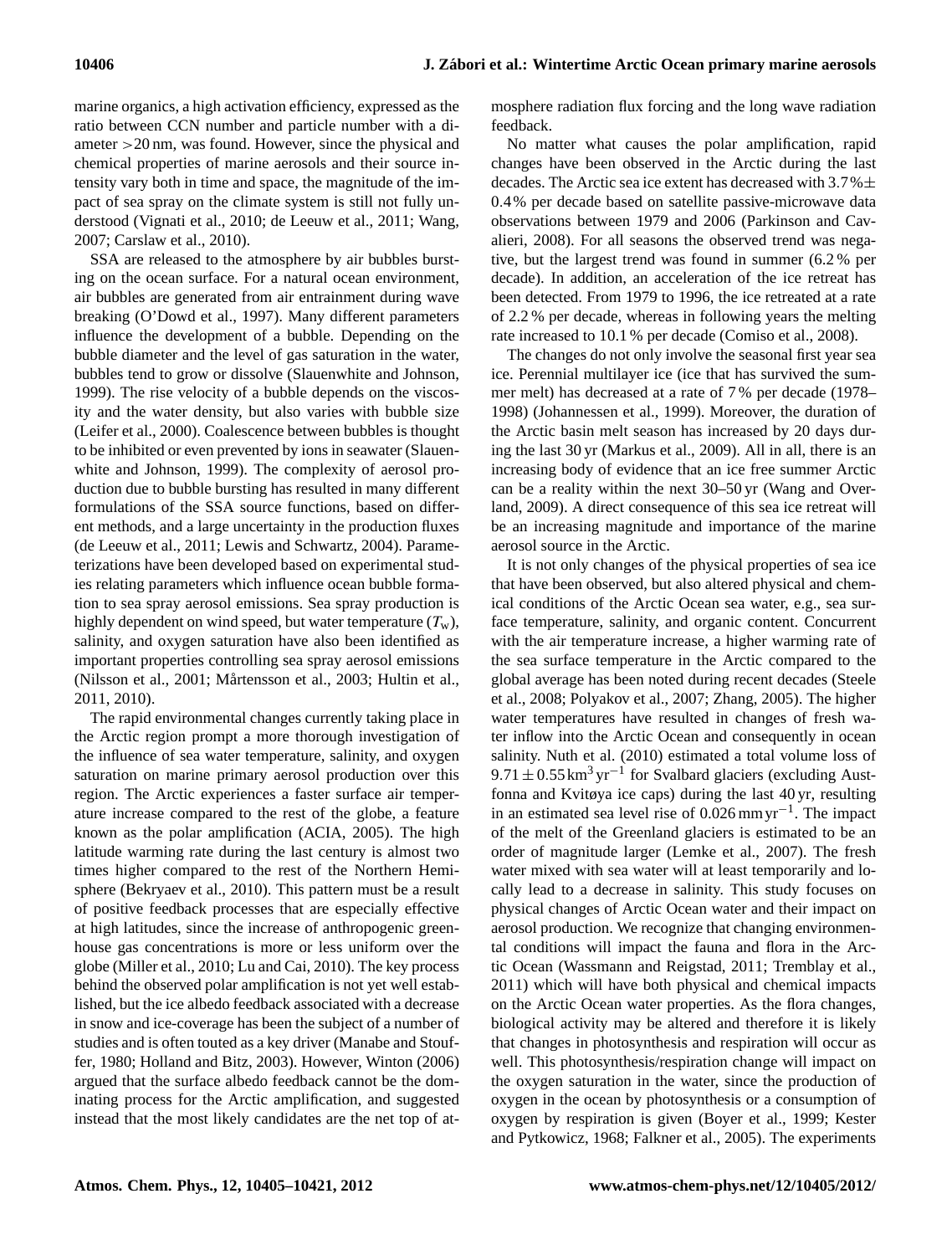#### **J. Zabori et al.: Wintertime Arctic Ocean primary marine aerosols 10407 ´**

by [Hultin et al.](#page-14-3) [\(2011\)](#page-14-3) suggested that diurnal changes in dissolved oxygen, caused by photosynthesis and respiration, modulated the sea spray formation. In addition, changes in the chemical composition of the water may arise as changes in photosynthesis and respiration alter the carbon content of the water. The additional consideration of changes in the chemistry of the water goes beyond the scope of this article, but this should be an important question for future studies.

In this work we test the hypothesis that primary marine sea spray aerosol emissions are affected by an on average higher water temperature, lower salinity, and a change in an unknown direction of the oxygen saturation (as a result of a change in biological activity). Using real Arctic sea water in laboratory experiments, we focus on analyzing the microphysical properties, including number concentration and number size distribution, of the aerosol particles emitted from the sea water surface by bubble bursting. To our knowledge, this is the first study of wintertime SSA production from Arctic Ocean water.

#### **2 Experiments**

#### <span id="page-2-1"></span>**2.1 Experimental site**

Laboratory experiments using Arctic Ocean sea water were carried out at Ny-Ålesund (78°55'N, 11°56'E), Western Svalbard (Fig. [1a](#page-2-0)) in a marine laboratory during late Arctic winter conditions (from the 15 February to the 7 March 2010) and during late Arctic summer conditions (from the 24 August to the 7 September 2009). This paper presents results of the winter measurements, whereas Zábori et al. [\(2012\)](#page-16-8) will compare summer and winter conditions. Sea water samples each of 1801 were collected at three different locations in the vicinity of Ny-Ålesund to cover possible differences between outer-fjord and inner-fjord conditions, including the potential influence of the Kongsbreen glacier (Fig. [1b](#page-2-0)). The samples were collected at the sea surface, using buckets either from a small motor boat or directly from the shore. When considering sea spray aerosol production, surface sea water samples should be the most relevant for characterizing the emissions from the ocean. However, a continuous supply of deep sea water (80 m below the sea surface) was also available in the laboratory. This water was used in the experiments as a controlled reference, given that water from this depth is more likely stable in terms of both biology and chemistry. It should be noted in this context that one part of the deep water continuous supply system was an inline filtration and UV-filter system (pore sizes  $100 \mu m$  and  $20 \mu m$ ), which could not be bypassed. This filtration system may potentially have affected the dissolved organic matter (DOM) concentration and composition of the deep seawater samples, both through removal of particulates and coagulation of dissolved surface active organic matter on the mechanical filters and through photochemical degradation of the DOM in the UV light filtration system [\(Mopper et al.,](#page-15-18) [1991\)](#page-15-18). Since the DOM chemistry was not quantified in any of the experiments and the filtration systems were not changed during the duration of the experiments, the potential effects of the filtration systems are assumed to be constant.

Sampling of the deep water sampling line supply took place on the 25 February and surface sea water close to the glacier was sampled on the 26 February. Surface sea water from the fjord mouth (referred to as "water from outside the fjord") was collected on five days: 21, 23 February and 1, 3 and 5 March.

#### **2.2 Environmental conditions**

3: fjord mouth (outside of Kongsfjorden).

The climate of Western Svalbard is highly influenced by the West Spitsbergen Current (WSC), the northernmost extension of the Norwegian Atlantic Current (Fig. [1a](#page-2-0)). The WSC with its relatively warm water accompanied by a relatively high salinity transports large amounts of heat deep into the Arctic Basin [\(Hop et al.,](#page-14-13) [2006;](#page-14-13) [Svendsen et al.,](#page-15-19) [2002\)](#page-15-19). This leads to a mostly ice-free ocean along the west coast of Svalbard and to relatively mild air temperatures compared to other locations at a similar latitude. The mean air temperature at Ny-Ålesund from 1961 to 1990 was about  $-15$  °C in February and about  $4^{\circ}$ C in July [\(Svendsen et al.,](#page-15-19) [2002\)](#page-15-19). The average sea water temperature in Kongsfjorden has been estimated to be slightly above  $0^{\circ}$ C and sea ice formation in winter is most pronounced close to the coast and in the inner parts of the fjord [\(Ito and Kudoh,](#page-14-14) [1997;](#page-14-14) [Svendsen et al.,](#page-15-19) [2002\)](#page-15-19).

The water in Kongsfjorden is a mixture between Atlantic water brought by the WSC and Arctic basin shelf waters. This so-called "transformed Atlantic water" is characterized by water temperature  $T_w > 1$ °C and salinities above 34.7 psu [\(Svendsen et al.,](#page-15-19) [2002\)](#page-15-19). In winter and autumn



<span id="page-2-0"></span>**Fig. 1. (a)** Overview map of the investigation area (marked red). Blue arrow indicates the direction of the West Spitsbergen Current (WSC). **(b)** Sampling locations. Point 1: close to the glacier, Point 2: marine laboratory with deep sea water inlet in Ny-Ålesund, Point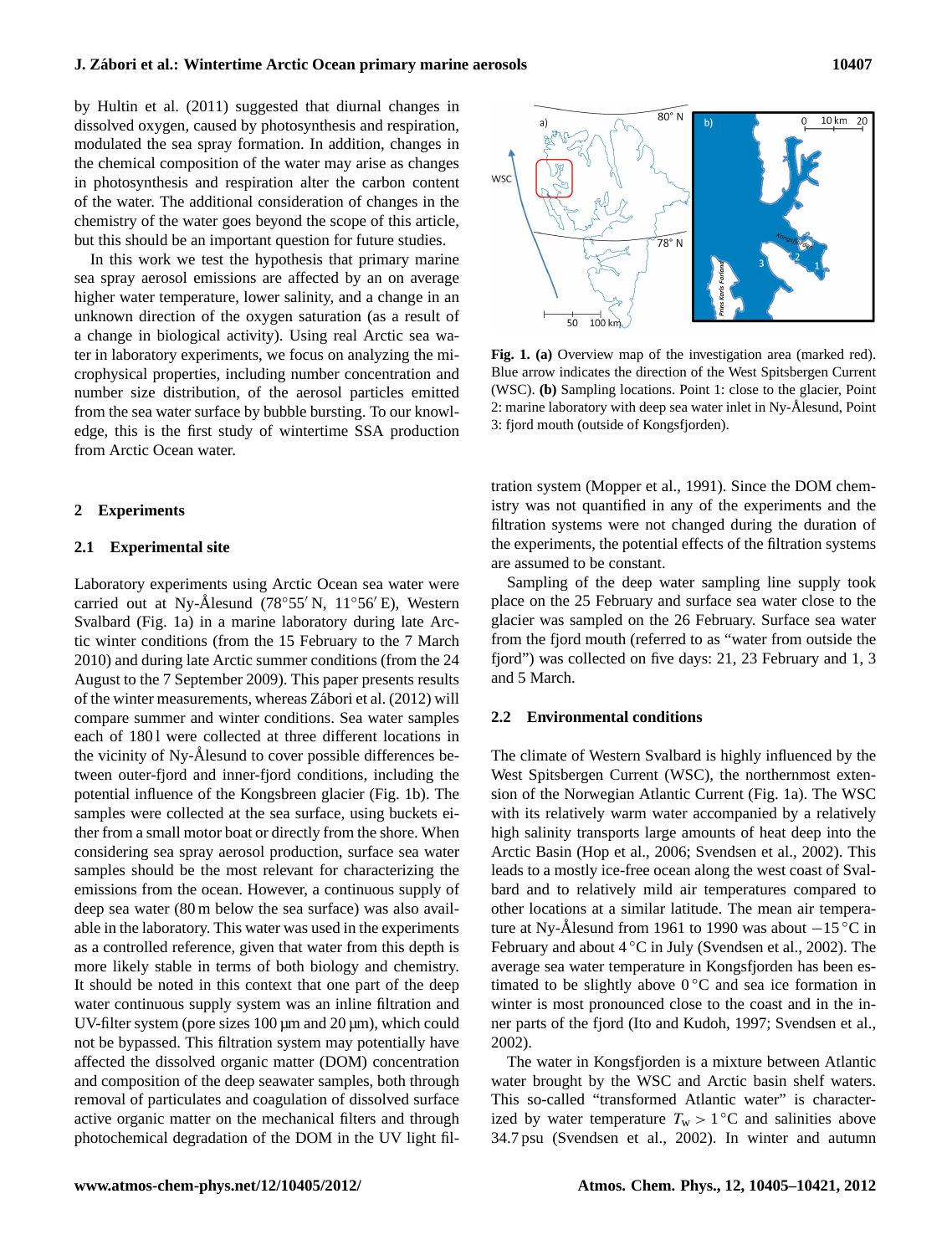<span id="page-3-0"></span>

|                               | Arithmetic mean $+/-$ standard deviation Minimum value Maximum value |         |        | Sum  |
|-------------------------------|----------------------------------------------------------------------|---------|--------|------|
| Air temperature $(^{\circ}C)$ | $-14.4 \pm 4.1$                                                      | $-23.1$ | $-1.7$ |      |
| Precipitation (mm)            |                                                                      |         |        | 21.5 |
| Air pressure (hPa)            | $1015.9 \pm 13.9$                                                    | 967.4   | 1032.8 |      |
| Wind direction $(°)$          | $156.0 \pm 54.2$                                                     |         |        |      |
| Wind speed $(m s^{-1})$       | $3.7 \pm 3.6$                                                        |         | 19.9   |      |
| Cloud cover (octas)           | $2.8 \pm 3.0$                                                        |         | 8      |      |
|                               |                                                                      |         |        |      |

**Table 1.** Meteorological average conditions during the water sampling period (15 February to 7 March 2010) measured at Ny-Ålesund and provided by the Norwegian Meteorological Institute.

so-called "local water" and "winter cooled water" (WCW) are formed in the fjord due to surface cooling and convection [\(Piehl Harms et al.,](#page-15-20) [2007\)](#page-15-20).

Meteorological average conditions for the period 15 February to 7 March are summarized in Table [1.](#page-3-0)

#### **2.3 Experimental setup**

The collected sea water was poured in a storage stainless steel 1901 tank from which it was pumped into a carefully sealed polyethylene bottle (Nalgene Labware) at a rate of 4.8 lmin−<sup>1</sup> using an aquarium centrifugal pump (EHEIM). The water entered the bottle through a stainless steel nozzle with an inner diameter of 5 mm producing a water jet mimicking a falling wave crest which entrains air in sea water. This air subsequently breaks up into bubbles which burst at the water surface. The distance between the nozzle exit and the water surface was approximately 16 cm. The water level in the polyethylene (PET) bottle was kept stable by a simple overflow system and the water volume remained constant at 101. Water flowing from the PET bottle was transferred back to the buffer storage tank through a PVC tube (more details about the experimental procedure can be found in Sect. [2.5\)](#page-4-0). During one experiment the water flow was higher than 4.8 lmin−<sup>1</sup> resulting from a lower water pump position (see end of Sect. [3.2\)](#page-5-0).

[Fuentes et al.](#page-14-15) [\(2010\)](#page-14-15) compared different mechanisms for marine aerosol production in laboratory experiments with respect to their ability to reproduce a realistic oceanic bubble size spectrum. It was concluded that a plunging water jet was best at reproducing the shape of an oceanic bubble size spectra (cf. also [Hultin et al.,](#page-14-4) [2010\)](#page-14-4). Hence, it is assumed that this method also results in the most realistic bubble-mediated aerosol size spectra (i.e., neglecting spume droplets produced from tearing of breaking waves).

To avoid any contamination by room air, air was pumped through an Ultra Filter (type H cartridge, MSA, Pittsburgh) into the PET bottle at flow rate of 12 lmin−<sup>1</sup> . Excess air of 1 lmin−<sup>1</sup> was allowed to freely leave the top of the PET bottle through an opening of 5 mm in diameter. The quality of the particle-free air and the integrity of the whole setup were regularly checked by switching off the water jet, to confirm that the particle number concentration in the air space of the PET bottle returned to zero. The sample air was collected from an air volume above the sea water in the PET bottle. The total sampling air flow was kept stable at 5.0 lmin−<sup>1</sup> during all experiments. A scheme of the experimental setup is shown in Fig. [2](#page-4-1) and parameters and physical characteristics of the bubble tank are listed in Table [2.](#page-4-2)

#### **2.4 Instrumentation**

The air sampling outlet of the PET bottle was connected through a  $2 \text{ m}$  long  $1/4''$  stainless steel tube to the instrumentation that provided information about aerosol number concentration and size distribution. Based on the geometry of the aerosol sampling lines and associated inertial losses, the upper size limit which was reliably detected was estimated to be around 5  $\mu$ m in diameter ( $D_p$ ).

The total aerosol number concentration was measured at 1 Hz for all particles with a  $D_p > 0.01 \,\mu\text{m}$  using a TSI model 3010 Condensation Particle Counter (CPC) and for all particles with a  $D_p > 0.25 \,\mu\text{m}$  using a GRIMM 1.109 Optical Particle Counter (OPC).

The size distribution for the size range  $0.01 \,\text{\mu m} < D_{\text{p}} <$ 0.30µm was determined using a closed-loop sheath air custom-built differential mobility particle sizer (DMPS) equipped with a TSI 3010 CPC. One scan covering 15 size bins was completed in 2.5 min. The aerosol size distribution in the range  $0.25 \mu m < D_p < 32 \mu m$  was determined every 6 s with a GRIMM 1.109 Optical Particle Counter (OPC), sizing particles in 31 bins. The relative humidity of the sampled air was monitored in the sampling line prior to entering individual instruments with a Hygroclip SC04 hygrometer (Rotronic). The relative humidity near the sensing instruments was always lower than 10 %, which is mainly a result of the relative high temperature in the instrument payload. Whereas the aerosols were characterized as dry aerosol particles, the relative humidity conditions in the bottle where the bubbles were produced were significantly higher.

Water temperature, salinity, and oxygen saturation were continuously measured in the steel tank with a Stratos 2402 Cond and a Stratos 2402 Oxy from the Knick Elektronische Messgeräte GmbH & Co.

The size distribution of air bubbles with bubble diameters  $D_b$  between 30 µm to 1140 µm, generated through an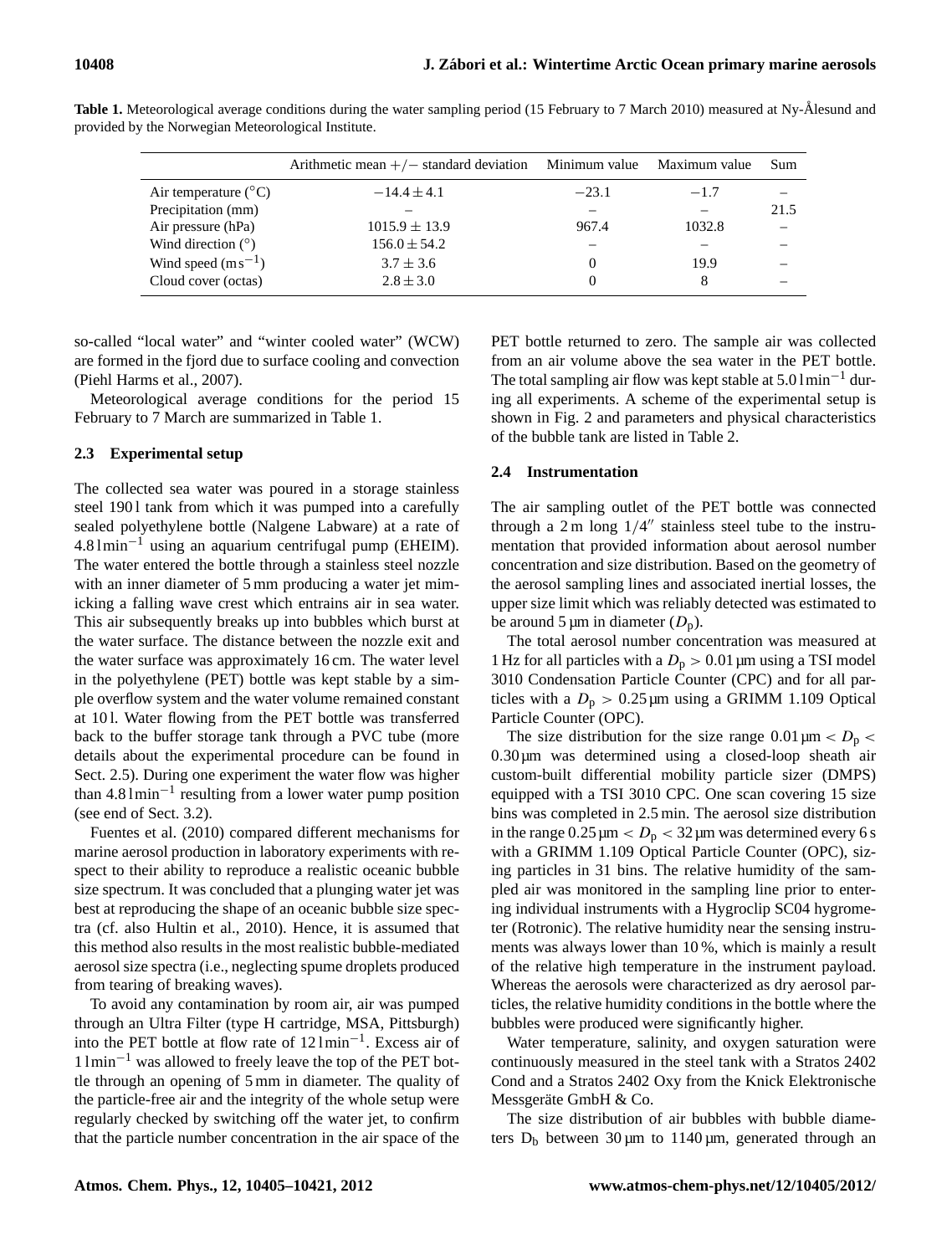

<span id="page-4-1"></span>**Fig. 2.** Schematic picture of bubble bursting experimental setup. The tank was used as a buffer to recirculate the sea water sample trough the PET bottle, where SSA was produced by an impinging water jet. Darker blue lines represent water, and the triangle symbol indicates the water surface in the bottle.

impinging water jet comparable to the one used to produce aerosols in the PET bottle, was determined using an optical bubble spectrometer (TNO-mini BMS) in the stainless steel tank [\(Leifer et al.,](#page-15-21) [2003\)](#page-15-21). Similar to previous studies by, for example, [Hultin et al.](#page-14-4) [\(2010\)](#page-14-4) and [Fuentes et al.](#page-14-15) [\(2010\)](#page-14-15), the bubble spectrum was measured in a tank separate from the aerosol spectrum due to the size of the BMS and in order to avoid contamination.

#### <span id="page-4-0"></span>**2.5 Experimental procedure**

Each one of the water samples of 1801 collected at the locations mentioned in Sect. [2.1](#page-2-1) was divided into two equal subsamples. One subsample was used immediately in a bubble bursting experiment, whereas the other subsample was stored in a dark room at 4 ◦C air temperature (to minimize biological activity) for later experiments on the following day. The dark room was the only option to store the water at a relatively low temperature without freezing. Eliminating the risk of freezing was desired as a subsequent melting would be slow. A long melting time could result in a higher biological activity compared to the activity expected when storing the sample at 4 °C in a dark room.

Two different types of experiments were performed, "warming experiments" where the water was slowly warmed up during the measurements and "cooling experiments" where the water was slowly cooled down. During warming experiments, the complete experimental setup was placed inside the marine laboratory where the water sample warmed up due to its exposure to room temperature. For the cooling experiments, the sea water sample was first placed indoors

<span id="page-4-2"></span>**Table 2.** Physical characteristics of the bubble bottle.

| Parameter                                | Characteristic number    |  |
|------------------------------------------|--------------------------|--|
| Water volume                             | 101                      |  |
| Water flow rate                          | $4.81$ min <sup>-1</sup> |  |
| Distance nozzle to water surface         | 16cm                     |  |
| Inner diameter of stainless steel nozzle | $5 \,\mathrm{mm}$        |  |
| Air sampling rate                        | $51$ min <sup>-1</sup>   |  |
| Turn over time water                     | $2.1 \,\mathrm{min}$     |  |
| Turn over time air                       | $0.8 \,\mathrm{min}$     |  |

where it warmed up to approximately  $6^{\circ}$ C. Thereafter, the buffer tank was placed on a terrace outside the marine laboratory and exposed to ambient air temperatures around −10◦C to  $-15\degree C$ , while the rest of the setup and instrumentation remained indoors. The water from the buffer tank was transported into the marine laboratory through an open window slit. The tank was never exposed to direct sunlight.

The average warming and cooling rates were estimated to range between 1 and  $2^{\circ}Ch^{-1}$ . This warming rate is more than twice of that measured during a few daily warming events in the Arctic Ocean (up to 0.4 °Ch<sup>-1</sup>, [Eastwood et al.,](#page-14-16) [2011\)](#page-14-16). Given the high warming and cooling rates in the experiments, possible biologically-based long-term changes of water chemistry are most likely missed due to the short time frame of the measurements (approx. 6 h).

#### **3 Results**

In this section we present the analysis of the influence of water temperature on the air bubble spectrum. Links between SSA microphysical properties (number concentration and size distribution) and the Arctic Ocean water temperature, salinity, and oxygen saturation were analyzed. Medians for the aerosol characteristics were calculated for 1 ◦C wide  $T_w$  bins. The total observational time per temperature bin varied between 8 and 73 min during warming experiments and between 6 min and close to 3 h during cooling experiments, respectively. Salinity bin widths were chosen as 1 ‰, with a smaller bin width for salinities lower than 28 ‰ as a result of limited data in this range (the lowest salinity measured was 26.5 ‰ and no salinity with 27.9 ‰ was recorded). The total measurement time for each salinity bin was between 20 min and close to 34 h. Based on the relatively narrow oxygen saturation range between 72 % and 83 %, associated aerosol data were not binned according to oxygen saturation. The typical duration of one experiment was approximately 6 h.

## **3.1 Air bubble spectra dependence on sea water temperature**

The investigation of water temperature effects on the air bubble spectra provides the background for the later discussion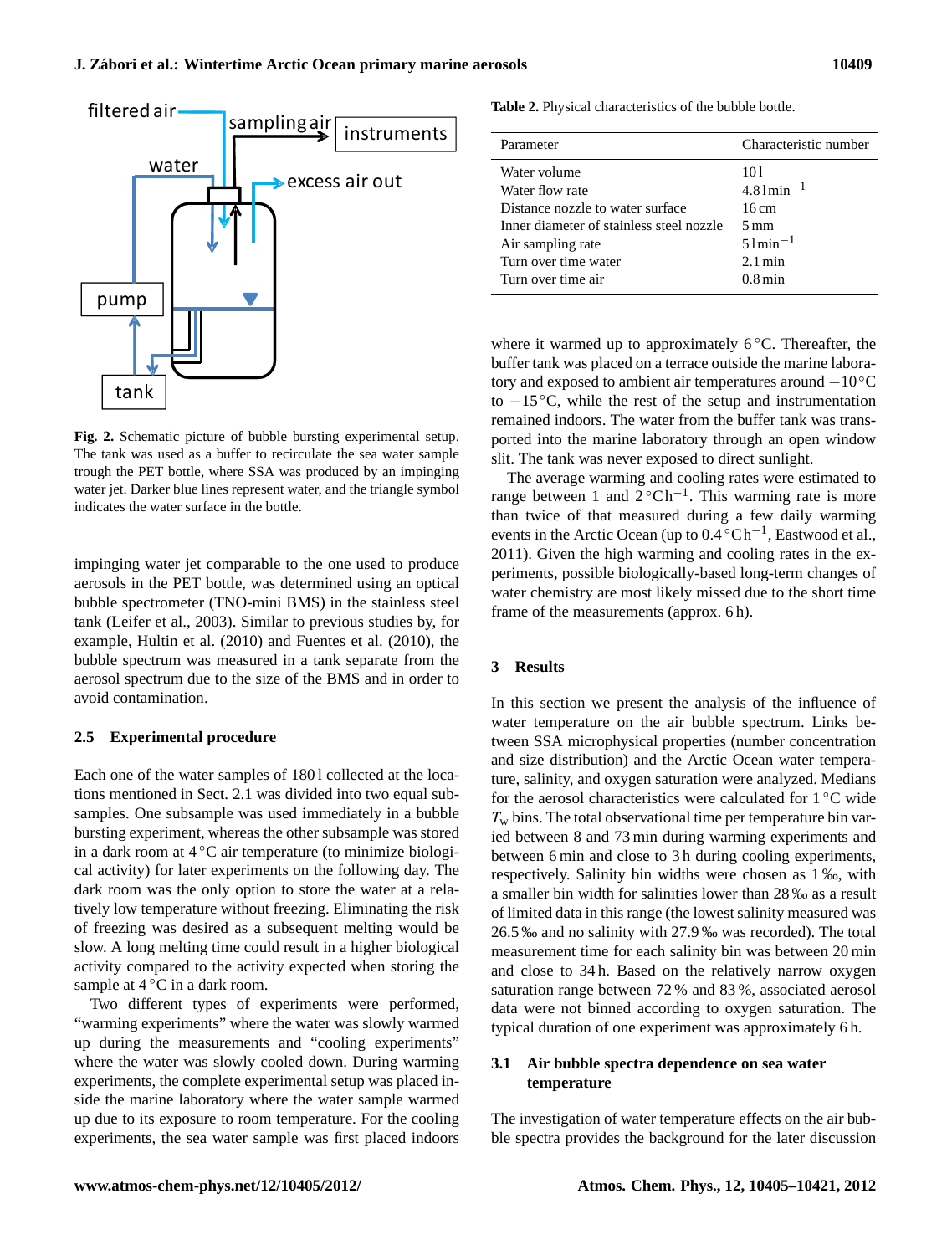on the influence of water temperature on SSA properties. The influence of different salinities and oxygen saturations on the bubble development could not be sufficiently studied due to a limited number of bubble spectra measurements (varying between one and seven measurements per  $T_w$  bin). Within each temperature bin, the oxygen saturation and salinity values covered only a narrow data range.

All recorded bubble spectra were analyzed for the different water temperatures. In order to obtain a better comparison between the bubble spectra at different water temperatures, the bubble number size distributions were normalized to the size distribution at the highest water temperature. Within each size bin, no trend in the air bubble population with water temperature could be detected (data not shown).

All air bubble spectra were divided according to sampling location and the average concentrations per bubble diameter were calculated (Fig. [3\)](#page-5-1). Figure [3](#page-5-1) is based on 28 bubble spectra measurements in water sampled outside the fjord, nine measurements in water sampled close to the glacier and five measurements in deep sea water samples. All averaged bubble spectra show a similar shape, with one peak at  $D_b$  70  $\mu$ m and one at  $D_b$  100 µm followed by a steady decrease of bubble number concentration with increasing bubble diameter.

A two-sample Kolmogorov-Smirnov test with a rejection of the null hypothesis at a 5 % significance level was applied to the different bubble spectra. A significant difference was found between the deep and glacier water bubble size distributions for the first three size bins ( $D_b$  30  $\mu$ m, 36  $\mu$ m and 45 µm) and for bubble diameters of 84 µm and 465 µm. A comparison of the bubble spectra resulting from water outside the fjord and the deep water showed significant differences at  $D_b$  45 µm and  $D_b$  123 µm.

The shapes of the averaged bubble number size distributions, for the three different waters, were compared to typical bubble size distributions measured in the ocean to ensure that the preconditions of producing realistically aerosol spectra apply. Generally, bubble size distributions can be described as a power law function [\(Bowyer,](#page-14-17) [2001;](#page-14-17) [Leifer and](#page-15-22) [de Leeuw,](#page-15-22) [2006;](#page-15-22) [Hultin et al.,](#page-14-4) [2010\)](#page-14-4) with the radius of the bubble r:

$$
dN/dr = ar^{-b}.\tag{1}
$$

For  $0.1 \text{ mm} < D<sub>b</sub> < 1 \text{ mm}$ , the exponent b for bubble size distributions observed in the real ocean has been estimated to be close to 2 (see [Hultin et al.,](#page-14-4) [2010,](#page-14-4) for a compilation of measurements). Power law functions with the exponents of  $b = 2$ ,  $b = 1.7$  and  $b = 2.3$  $b = 2.3$  are shown in Fig. 3 and suggest that the measured bubble spectra are comparable to bubble spectra occurring in the ocean, at least for  $D_b > 0.1$  mm. In addition to the arithmetic mean values of the bubble spectra shown in Fig. [3,](#page-5-1) a median is shown as an example. For the bubble size range which follows the typical power law function of bubbles in the real ocean ( $D<sub>b</sub> > 0.1$  mm), the arithmetic mean and the median of the bubble spectra are essentially not different. Even at sizes  $D_b < 0.1$  mm, the difference



<span id="page-5-1"></span>**Fig. 3.** Solid lines represent arithmetic means with standard deviations for bubble population distributions versus bubble diameter for different water sampling locations. The black dashed line shows as an example a median for comparison with the arithmetic mean. Averages are based on 28, 9, and 5 bubble spectra measurements from bubbles produced in water with its origin outside the fjord (black line), close to the glacier (blue line) and deep water (green line), respectively. Red lines represent power law functions  $dN/dr = ar^{-b}$ with the bubble radius r for  $b = 2$ ,  $b = 1.7$  and  $b = 2.3$ .

is limited to at the most 30 %. For the other water types, the difference is smaller.

## <span id="page-5-0"></span>**3.2 Particle number concentration dependence on water temperature**

The particle number concentrations as a function of  $T_w$  between −2 ◦C and 9 ◦C are shown for each experiment as a median for each temperature bin in Fig. [4.](#page-6-0) Figure [5](#page-6-1) displays the medians of particle number concentrations per water temperature bin for the three different waters. While Fig. [4](#page-6-0) presents information about the variability of the particle number concentration generated by one water type, Fig. [5](#page-6-1) allows for a comparison between the different waters. In each case two experiments were conducted with deep water and water sampled close to the glacier and six experiments were conducted with water from the fjord mouth. For the experiments based on water close to the glacier and deep sea water, the two experiments were conducted with water sampled at one single time, but half of the water was stored before starting the second experiment. For water outside the fjord, four experiments were conducted with two water samples collected at the same time. For the other experiments with water outside the fjord, no water sampled at the same time was used twice. Only data from warming experiments are considered, and only data for the most common salinities between 34 ‰ and 35 ‰ (representing more than 33 h of measurements) were used in the analysis, in order to exclude any possible influence of salinity. The typical salinity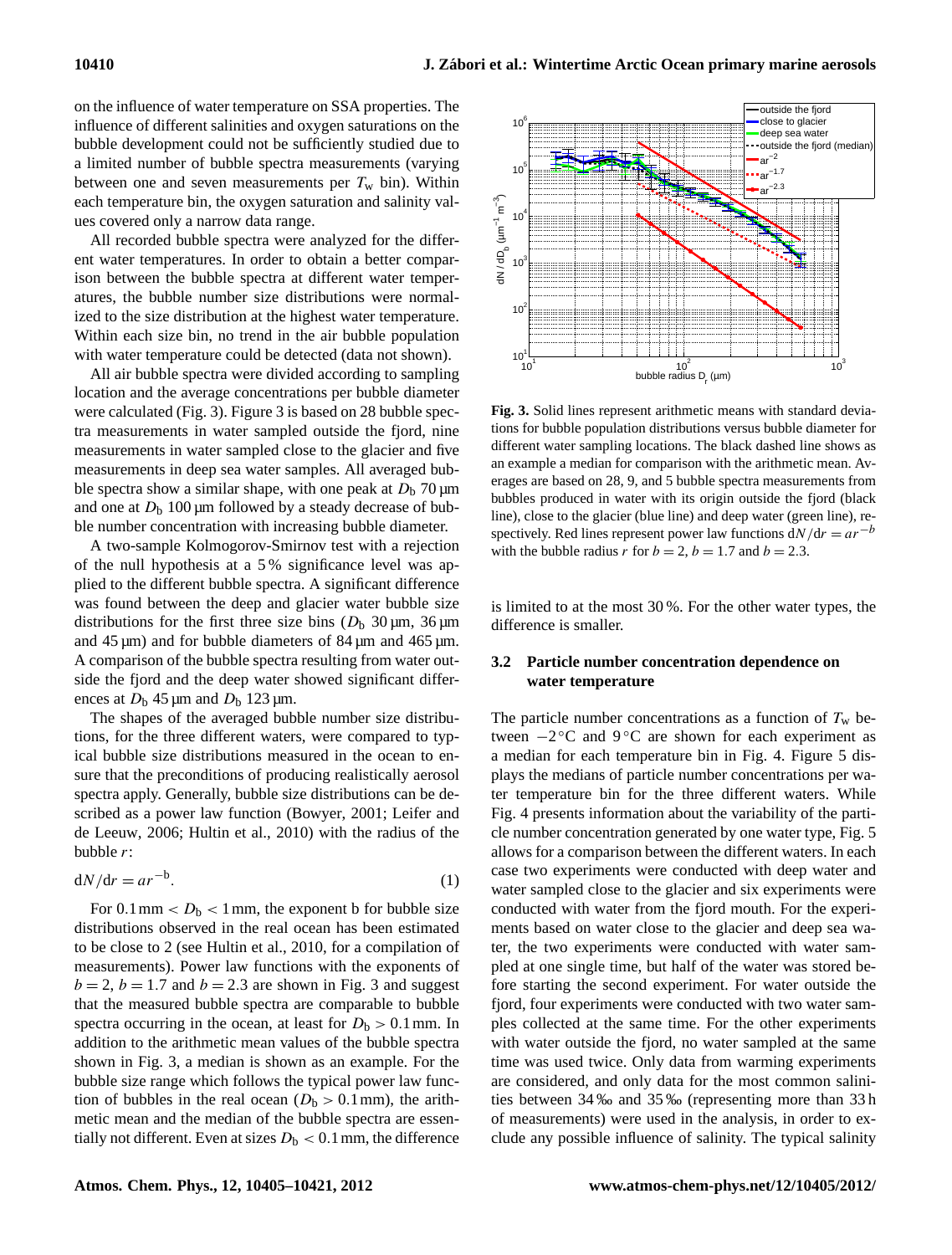

<span id="page-6-0"></span>**Fig. 4.** Medians of particle number concentration for distinct water temperature bins and each experiment. Dashed lines represent 25th and 75th percentiles. The salinity was between 34.3 and 34.4 ‰ for the sampled water close to the glacier, 34.4 to 34.7 ‰ for the deep water and 34.1 to 35.0 ‰ for experiments which were conducted using sea water from outside the fjord. **(a)** Measurements for particles with  $D_p > 0.01 \,\text{\mu m}$ . **(b)** Measurements for particles with  $D_p > 0.25 \,\text{\mu m}$ . Note the different scales.

of WCW occurring in Kongsfjorden is approximately between 34 ‰ and 35 ‰ [\(Piehl Harms et al.,](#page-15-20) [2007\)](#page-15-20). For the total particle number concentration, particle sizes are analyzed separately for  $D_p > 0.01 \,\text{\mu m}$  and  $D_p > 0.25 \,\text{\mu m}$  based on the cut-off sizes of CPC and OPC used for the measurements.

Generally, particle number concentrations decrease with increasing water temperature. This effect is clearest for the lowest water temperatures, while for higher temperatures the decrease levels off. The magnitude of this effect is different for the different water samples (Fig. [4\)](#page-6-0). Quantitatively, the surface water from the fjord mouth spans a wider range of particle number concentrations (up to a factor of 5) for a given temperature compared to particle concentrations resulting from deep sea water and water close to the glacier. The water sampled close to the glacier results in one curve close to the center of the data range and one in the upper range from the fjord mouth water, while both curves resulting from deep water are in the upper range (Fig. [4\)](#page-6-0). We cannot say, however, if additional experiments would have shown a larger variation for the glacier and deep water, as well. For the glacier water, where we have two experiments, the temperature range shows a difference in particle number concentrations of up to a factor of about 2–3 (for  $T_w$  between 4 and  $5^{\circ}$ C and  $D_p > 0.01 \,\mu$ m). At sea water temperatures of around  $6^{\circ}$ C–7 $^{\circ}$ C, the particle number concentrations generally converge to around 400 particles cm<sup>-3</sup> ( $D_p > 0.01 \,\text{\mu m}$ ) and 200 particles cm<sup>-3</sup> ( $D_p > 0.25 \,\mu$ m) (Fig. [4a](#page-6-0), b).

As previously described, half of the sea water sample was used on the same day the sample was collected and the sec-



<span id="page-6-1"></span>**Fig. 5.** Medians of the particle number concentration as a function of water temperature for different sampling locations. Dashed lines represent the 25th and 75th percentiles. **(a)** Measurements for particles with  $D_p > 0.01 \,\text{\mu m}$ . **(b)** Measurements for particles with  $D_p > 0.25 \,\text{\mu m}$ . Note the different scales.

ond half was used in an identical experiment the subsequent day (though not always covering exactly the same temperature range). The experiments from the first day were compared with the experiments from the second day for the different types of water. The smallest difference was obtained for deep sea water (not shown), where the particle number concentrations differed by less than 10 % ( $D_p > 0.01 \,\text{\mu m}$ ) and around 7% ( $D_p > 0.25 \,\text{\mu m}$ ). For the water sample collected close to the glacier, the particle number concentrations were 44 % lower  $(D_p > 0.01 \,\text{\mu m})$  in the experiment conducted the first day compared to the second day, and 51 % lower for particles with a  $D_p > 0.25 \,\text{\mu m}$ . For the surface water from the fjord mouth, the particle number concentration for the first experiment was on average 97 % and 68 % lower for particles  $D_p > 0.01 \,\text{\mu m}$  and particles  $D_p > 0.25 \,\text{\mu m}$ , respectively. Comparing the other two experiments replicated with sea water outside Kongsfjorden resulted in differences around 14 % for both particles with  $D_p > 0.01 \,\mu\text{m}$  and particles with  $D_p > 0.25 \,\text{\mu m}$ .

Medians of the particle number concentrations for each water temperature bin for the distinct water types are shown in Fig. [5.](#page-6-1) The median of the particle number concentrations for the different water types converge at  $T_w > 6$ °C. Figure [5](#page-6-1) indicates that below  $T_w$  7°C, the median particle number concentrations (for particles with a  $D_p > 0.01 \,\text{\mu m}$ and particles  $D_p > 0.25 \,\text{\mu m}$  produced from the water sampled close to the glacier and out of the fjord do not differ significantly, but the median particle number concentrations from deep sea water are significantly higher. A twosample Kolmogorov-Smirnov test applied to the data shows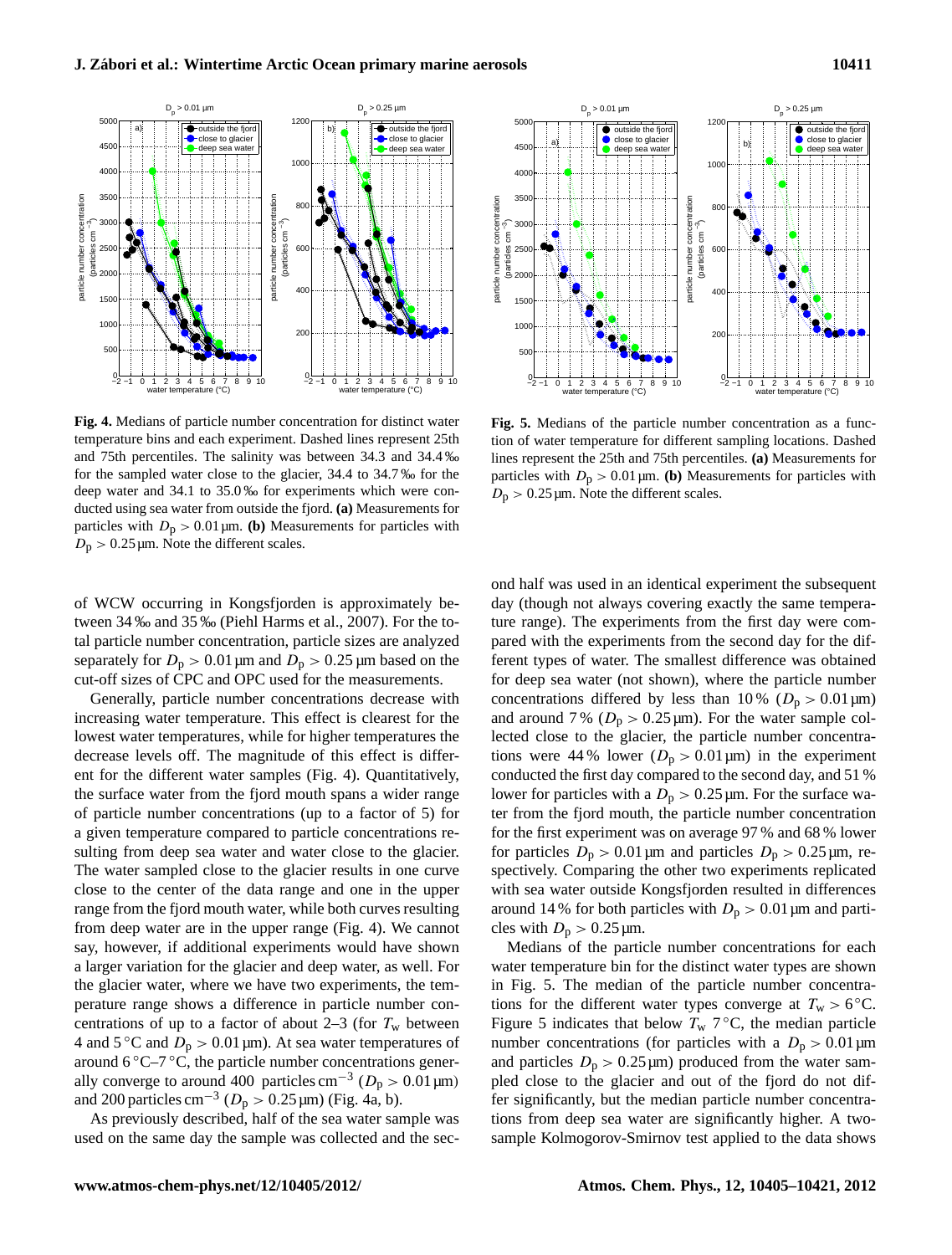

<span id="page-7-0"></span>**Fig. 6.** Medians of the relative change in particle number concentration from one temperature bin to the previous one. Numbers on the x-axis represent the middle of the two temperature bins for which the particle number concentration change was calculated. **(a)** Measurements for particles with  $D_p > 0.01 \,\mu\text{m}$ . **(b)** Measurements for particles with  $D_p > 0.25 \,\text{\mu m}$ .

a significant difference for all waters and temperature bins (significance level of 5 %).

The relative change in aerosol number density from one temperature bin to the next one shows a maximum at  $T_w$  between  $2^{\circ}$ C and  $5^{\circ}$ C (Fig. [6\)](#page-7-0). At this temperature range, the decrease of  $T_w$  by one degree results in an increased aerosol concentration of the order of 22 % to 33 % for particles with  $D_p > 0.01 \,\text{\mu m}$  and between 14 % to 27 % for particles with  $D_p > 0.25 \,\mu\text{m}$ , depending on the type of water. At higher and lower sea water temperatures the rate of change in the aerosol concentration is lower. This type of pattern is observed for all three types of water (Fig. [6\)](#page-7-0), but it is less pronounced for the glacier water.

To test whether the increase in aerosol concentrations with decreasing water temperature is a robust feature and to exclude possible unknown experimental artifacts, the whole procedure was performed in a reversed manner. The second half of the sample was in two cases slowly warmed up in darkness to  $2^{\circ}$ C and  $5^{\circ}$ C, respectively. The bubble bursting experiment was then carried out, while the tank with sea water was placed on a terrace outside the marine laboratory and the sample water was slowly cooled down by the ambient outside air temperature (approx.  $-12°C$ ). In Fig. [7](#page-7-1) the warming experiments (referred to as W1 and W2) with their associated cooling experiments (referred to as C1 and C2) are presented. It is clear that cooling of the sea water from  $2 \,^{\circ}\text{C}$  (C1) and  $5 \,^{\circ}\text{C}$  (C2), respectively to subzero temperatures resulted in increased particle number concentrations for both cases, i.e., a mirroring of the warming experiments. For the warming/cooling experiment W2/C2, the change in aerosol emissions with sea water tempera-



<span id="page-7-1"></span>**Fig. 7.** Comparison of warming experiments with their related cooling experiments using sea water from outside the fjord (W1 = warming experiment 1, C1 = cooling experiment 1,  $W2 =$  warming experiment 2,  $C2 =$  cooling experiment 2). The same markers indicate two related types of water. Dashed lines are the 25th and 75th percentiles. Red solid lines represent experiments with increasing water temperature and blue solid lines experiments with decreasing water temperature. **(a)** Medians of particle number concentration with  $D_p > 0.01 \,\text{\mu m}$ . **(b)** Medians of particle number concentration with  $D_p > 0.25 \,\text{\mu m}$ .

ture shows a similar trend of comparable magnitude. The aerosol number density for  $D_p > 0.01 \,\mu\text{m}$  changed by 87% (C2) and 89% (W2) for a change between  $T_w = 0.5^{\circ}$ C and  $T_{\rm w}$  = 5.6 °C. The associated accumulation mode aerosol density for  $D_p > 0.25 \,\text{\mu m}$  changed by 82 % (C2) and 81 % (W2), respectively. The other set of warming/cooling experiments (W1/C1) displayed a similar trend, but with much larger difference in magnitude between the cooling and warming experiments. The number particle concentration change was 51 % for C1 and 35 % for W1 with  $D_p > 0.01 \,\text{\mu m}$  (from  $T_{\rm w} = -0.5$  °C to  $T_{\rm w} = 1.5$  °C). A number increase of 35 % (C1) and a decrease of 24 % (W1) were calculated for particles with  $D_p > 0.25 \,\text{\mu m}$ .

Comparing the absolute particle number concentrations can be misleading, since it depends on the experimental setup (the position of the water pump with respect to the water level in the tank and the PET bottle and the water flow itself). Different water pump heights will result in different intensities of the water jet impacting on the water surface (different water flows) and so in different efficiencies of air entrainment into the sea water. This change in entrainment will influence the magnitude of air bubble formation in sea water. This is illustrated with the W1 experiment (Fig. [7\)](#page-7-1) where the water pump was situated in a lower position compared to the other experiments, which most likely resulted in a larger water flow.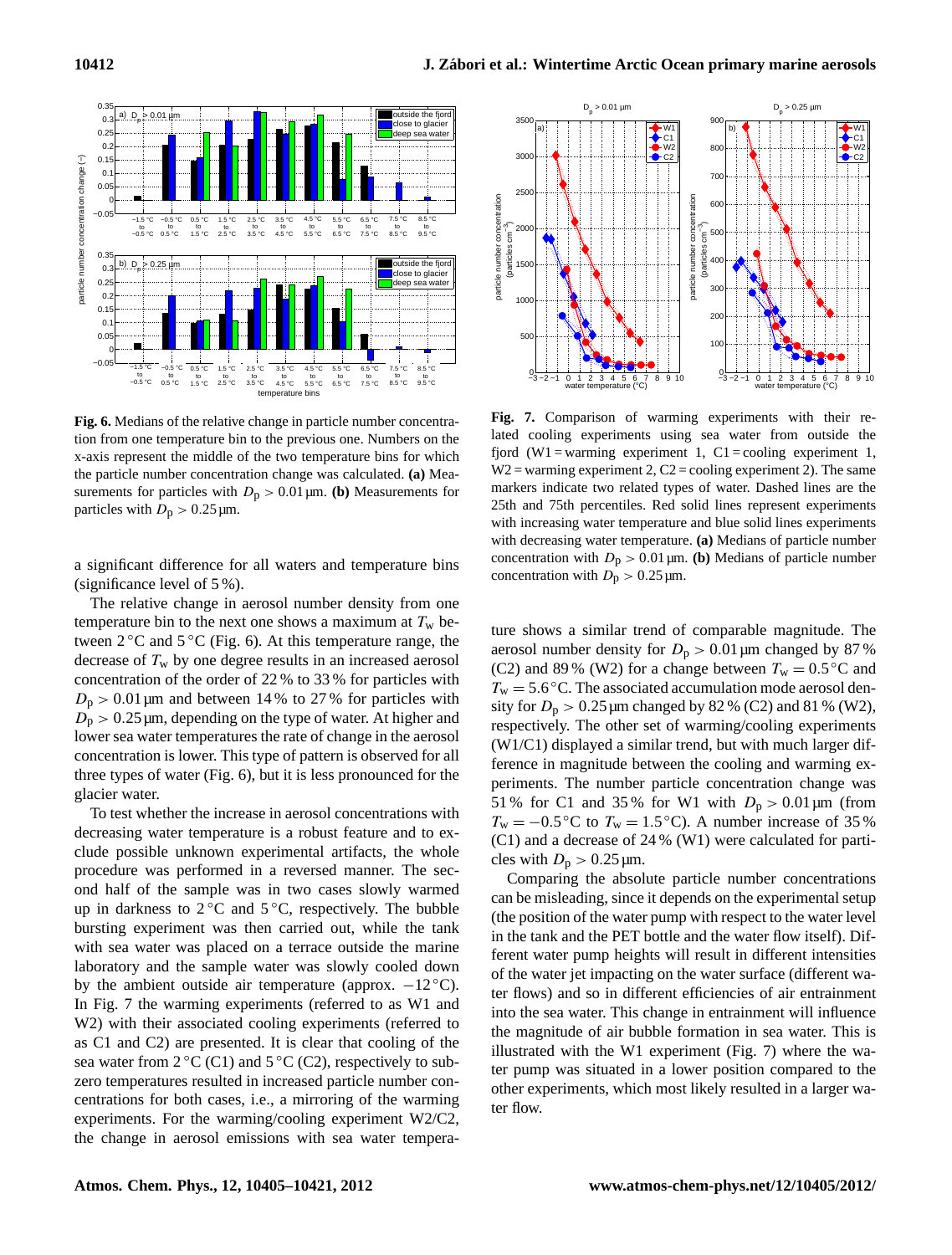**J. Zabori et al.: Wintertime Arctic Ocean primary marine aerosols 10413 ´**

<span id="page-8-0"></span>**Table 3.** Salinity bins and the days from which the median total particle number concentration for the different water temperature bins was calculated.

|          | Salinity bin (‰) Day of experiment                |
|----------|---------------------------------------------------|
| 26 to 27 | 7 Mar                                             |
| 27 to 28 | 7 Mar                                             |
| 32 to 33 | 5 and 6 Mar                                       |
| 33 to 34 | 5 and 6 Mar                                       |
| 34 to 35 | 21, 22, 23, 24, 25, 26, 27 Feb and 1, 5 and 6 Mar |
| 35 to 36 | 21, 22, 23, 24 Feb and 1, 5 and 6 Mar             |

## **3.3 Particle number concentration dependence on salinity**

Besides water temperature, changes in salinity are expected to have a pronounced effect on the aerosol concentration resulting from the bubble bursting process. In the following subsection, results from experiments covering a salinity range between 26 ‰ and 36 ‰ and measurement times per salinity bin between 20 min and 33 h are presented. Differences in salinity result from

- **–** different sampling locations,
- **–** formation of ice slush at subzero temperatures, and
- **–** adding fresh glacier ice to the water sample.

Fresh glacier ice was collected close to Ny-Ålesund and added to a water sample in an attempt to investigate the effect of melted glacier water on aerosol emissions from sea water. Table [3](#page-8-0) displays the different salinities and the days the experiments were conducted. On the evening of 6 March, fresh glacier ice was added to the water sample and the salinity decreased below 28 ‰ the following day.

On 5 March water was sampled outside the fjord and the salinity was typically expected to be above 34 ‰. However, since the sea was almost completely frozen, except at some spots from where the sampling took place, a high amount of ice slush with a lower salinity was also collected from the ocean surface, leading to relatively low salinities in the sample, i.e., between 32 ‰ and 34 ‰. For all sampling sites, the sea water samples often froze during the transport to the marine laboratory. Therefore, at water temperatures between zero degrees and the freezing point of sea water (about −1.5 ◦C to −1.9 ◦C depending on salinity) salinities higher than 34 ‰ were measured as a result of a not yet completely melted sample in the storage tank.

Measured median, 25- and 75-percentile particle number concentrations as a function of water temperature and salin-ity are shown in Fig. [8.](#page-8-1) For  $T_w$  from  $-2^{\circ}$ C to  $+2^{\circ}$ C, the median particle number concentration  $(D_p > 0.01 \,\text{\mu m})$  decreases with salinity for each temperature bin, but the variability of particle number concentration within one water temperature bin is, with an interquartile range up to more



<span id="page-8-1"></span>**Fig. 8.** Median particle number concentration dependence of salinity for different water temperature bins. Dashed lines represent 25th and 75th percentiles. **(a)** Medians of total particle number concentrations for particles with a  $D_p > 0.01 \,\text{\mu m}$ . **(b)** Medians of total particle number concentrations for particles with a  $D_p > 0.25 \,\text{\mu m}$ .

than 1000 cm−<sup>3</sup> , rather high. As discussed earlier, the aerosol concentration can vary substantially among individual samples for the same salinity and temperature. The low variability in measured particle number concentrations for salinities between 32 ‰ and 33 ‰ is likely a result of the small number of experiments conducted for this salinity range  $(n = 1)$ . For  $T_w$  from 2 °C to 4 °C, the median particle number concentration ( $D_p > 0.01 \,\text{\mu m}$ ) is highest for salinities between 34 ‰ and 35 ‰ and then decreases with decreasing salinity. For higher water temperatures, there is no clear trend of the median particle number concentration with salinity. A similar pattern can be observed for the measurements of particles with  $D_p > 0.25 \,\text{\mu m}$ .

Since the variability of the measured particle number concentration for a certain salinity within one temperature bin is relatively large, especially for salinities between 33 ‰ and 36 ‰, a two-sample Kolmogorov-Smirnov test was applied to the data. A test was conducted to determine if the particle number concentration of a given salinity within one  $T_w$  bin was significantly lower compared to the particle number concentration resulting from water having the adjacent higher salinity range. The test was applied for particle number concentrations with  $D_p > 0.01 \,\text{\mu m}$  and  $D_p > 0.25 \,\text{\mu m}$ . Figure [9](#page-9-0) shows, that for particles with a  $D_p > 0.01 \,\mu\text{m}$ , the hypothesis was fulfilled for salinities between 32 ‰ to 34 ‰ for the whole temperature range and that it was rejected for the salinity range between 34‰ and 35‰ for  $T_w > 2$  °C. The test results differ only slightly for the particles with a  $D_{\rm p} > 0.25 \,\rm \mu m$ .

Only in the range of  $T_w$  between  $-2$  and  $-1$ °C and  $T_w$ between 0 and  $1 \,^{\circ}\text{C}$  were there significantly lower particle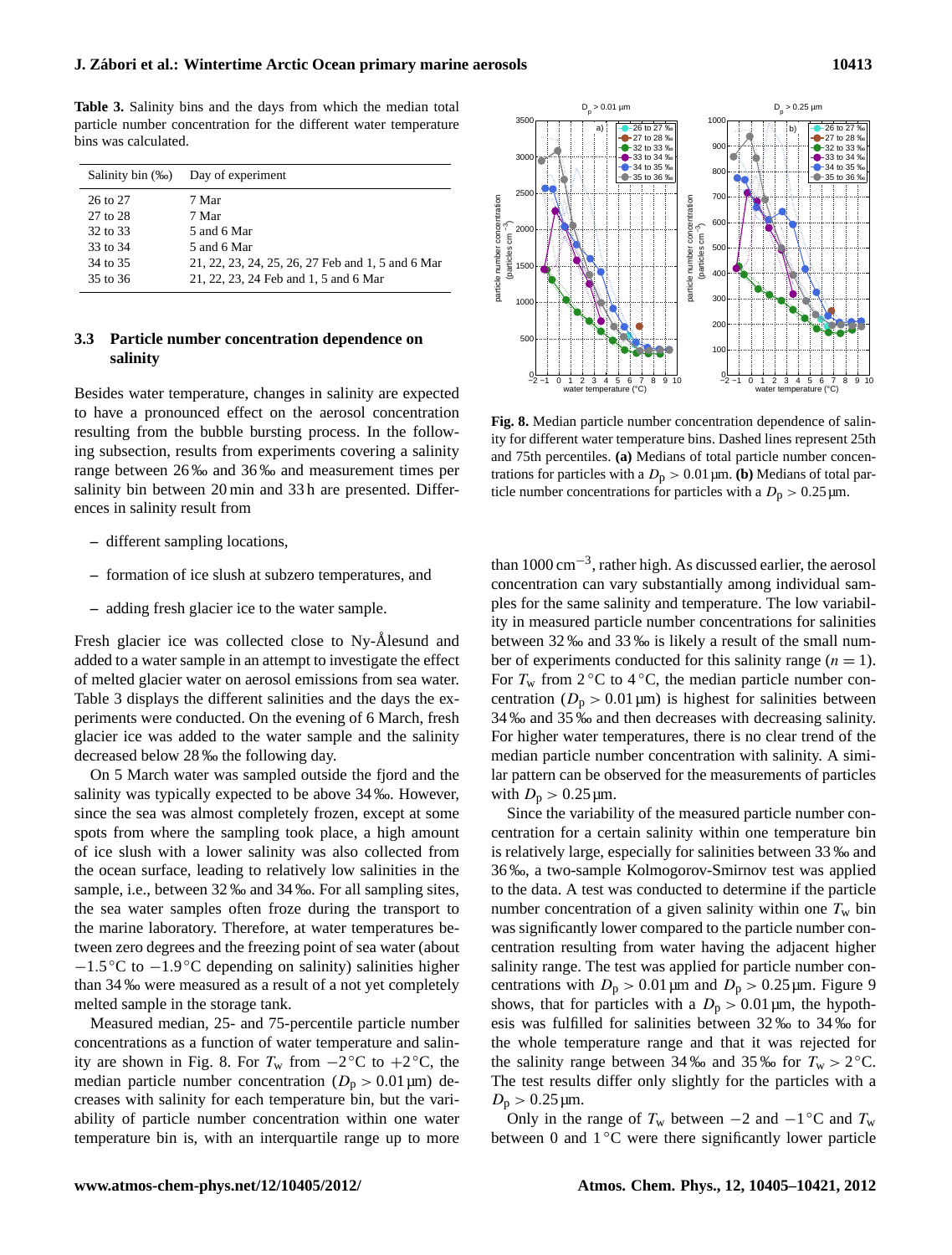

<span id="page-9-0"></span>**Fig. 9.** Green markers show significantly lower particle number concentrations for the salinity to the left of the markers compared to the adjacent higher salinity bin by applying the two-sample Kolmogorov-Smirnov test. The red markers show a rejection of the hypothesis. **(a)**  $D_p > 0.01 \,\text{\mu m}$  **(b)**  $D_p > 0.25 \,\text{\mu m}$ .

number concentrations (for  $D_p > 0.01 \,\text{\mu m}$ ) between one salinity bin and the adjacent higher salinity bin, indicating that the particle number concentration followed a trend with salinity. For particles with  $D_p > 0.25 \,\mu\text{m}$  this was only observed for  $T_w$  between  $-1$  and  $0 °C$  (Fig. [9\)](#page-9-0).

## **3.4 Particle number concentration dependence on oxygen saturation**

The oxygen saturation in the experiments varied over a narrow range between 72 % and 83 % during the whole winter experiment, which made it difficult to assess a possible influence of oxygen saturation on sea spray aerosol emissions. Taking two rather different cases with water temperature ranges between 5 ◦C and 6 ◦C and 1 ◦C and 2 ◦C and similar salinities between 34 ‰ and 35 ‰; a dependence of oxygen saturation on particle number concentration for particles with a  $D_p > 0.01 \,\text{\mu m}$  and  $D_p > 0.25 \,\text{\mu m}$  was not observed.

## **3.5 Influence of salinity on the particle number size distribution**

The influence of salinity on the shape of the particle number size distribution was examined for waters having a water temperature between  $6^{\circ}$ C and  $7^{\circ}$ C. This temperature range was chosen as the measurements in this interval covered a broad range of salinities (between 26 ‰ and 36 ‰). Median number size distributions for the lowermost measured salinities (between 26 ‰ and 28 ‰) were compared to the size distribution of the highest measured salinities (between 35 ‰ and 36 ‰) and to the most common salinity of 34 ‰ to 35 ‰ (not shown).

All size distributions showed local maxima and minima at the same sizes and no influence of the examined salinity range on the shape of the size distribution was detected. No salinity dependent trend in total particle number concentration for sub-micron and super-micron particles was observed.

## **3.6 Influence of water temperature on the particle number size distribution**

The impact of the water temperature on the magnitude and shape of the aerosol number size distribution was examined using data from measurements performed on 3 and 4 March 2010. The changes in median aerosol size distribution were studied during a warming experiment from  $T_w - 1$  °C to 5 °C (Fig. [10\)](#page-10-0) and the corresponding cooling experiment from  $T_w$ 4 ◦C to −2 ◦C (Fig. [11\)](#page-10-1). These two experiments cover the most relevant sea water temperature range and can be directly compared to each other as they were made with the same water sample. Aerosol size distributions from other experiments were analyzed in a similar way and the result from these experiments are well represented by the example experiments from 3 and 4 March (Figs. [10](#page-10-0) and [11\)](#page-10-1). For every  $1 \degree$ C sea water temperature bin, the median aerosol size distribution is based on 8–18 (individual) DMPS size distributions and 150–400 (size) distributions measured by the OPC.

A comparison between the number size distributions resulting from warming (Fig. [10a](#page-10-0)) and cooling (Fig. [11a](#page-10-1)) shows that for all size distributions, independent of the associated water temperature, there are two local maxima at 180 nm and 570 nm. The most prominent feature is the robustness of the aerosol size distribution shape. Changes related to sea water temperature are pronounced almost only in the magnitude of the aerosol size distribution. The relative proportion between both modes at 180 nm and 570 nm is however changing slightly depending on sea water temperature. During both the warming and the cooling experiment (Figs. [10a](#page-10-0) and [11a](#page-10-1)), for water temperatures up to 3 ◦C, the maximum at 180 nm is most distinct. For sea water temperatures greater than  $3°C$ , the peak at about 570 nm is more pronounced. In addition, a smaller local maximum at around 2 µm becomes more important at higher sea water temperatures. Median aerosol volume size distributions for the same warming and cooling experiments were calculated for the different temperature ranges and are shown in Figs. [10b](#page-10-0) and [11b](#page-10-1). A maximum of the total aerosol volume within the measured size range was observed at dry diameters between  $3 \mu m$  and  $4 \mu m$ . Below  $2 \mu m$  size, the aerosol volume is decreasing with increasing sea water temperature in a similar pattern as the aerosol number size distribution.

A comparison between the median number size distributions calculated for the three different kinds of sampled water (outside the fjord, close to the glacier and the deep water sample) for  $T_w = 2^{\circ}C - 4^{\circ}C$  shows a consistency for all local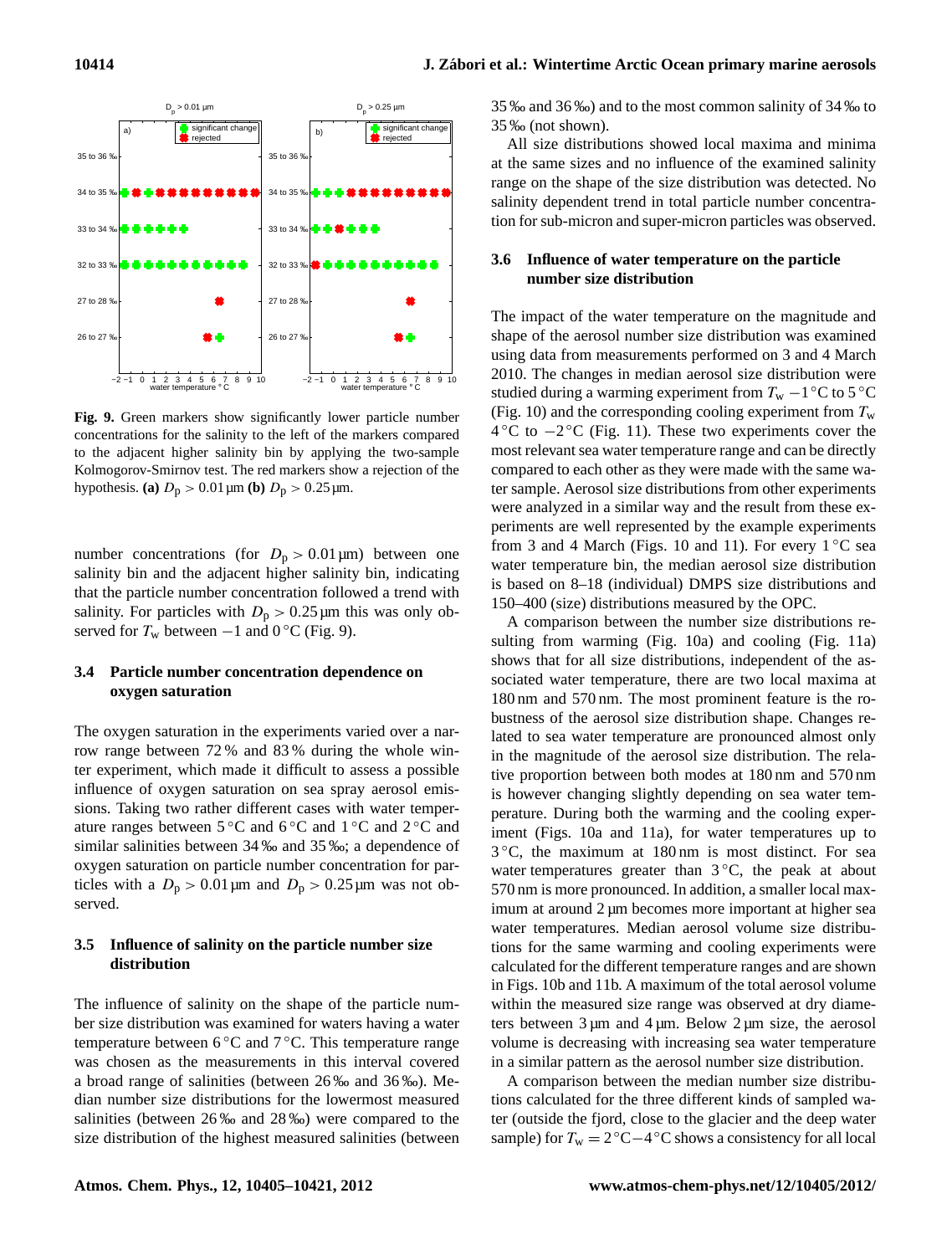

<span id="page-10-0"></span>**Fig. 10. (a)** Median particle number size distributions for different water temperatures. **(b)** Particle volume size distributions for different water temperatures. The warming experiment was conducted with water sampled outside the fjord on 3 March 2010. The part of the size distribution measured by DMPS is marked with circles, whereas the part measured by OPC is marked with squares. Only every second bin data point is shown for clarity.

maxima and minima (Fig. [12a](#page-11-0)). Medians were calculated using between 24–66 size distributions from DMPS measurements and between 610–1690 size distributions from the OPC measurements. Peaks in the size distributions are found at about 180 nm, between 375 nm and 615 nm, and around 1.8 µm. The peak at 180 nm and the peak between 375 nm and 615 nm have the same magnitude for each size distribution of the different types of water, whereas the mode at 1.8 µm is much lower in magnitude for all size distributions. The slight difference in the magnitude of the peak between the different types of water may result from the large variability in particle number concentration between the experiments (Fig. [4\)](#page-6-0). The corresponding volume size distributions for respective types of water (Fig. [12b](#page-11-0)) show a peak at dry diameters between 3 µm and 4 µm.

#### **4 Discussion**

The hypothesis, that primary marine sea spray aerosol emissions are affected by changed physical properties of the Arctic Ocean, is partly confirmed and partly repudiated. The hypothesis was repudiated for a change in oxygen saturation between 72 % and 83 % and could not be confirmed for a change of salinity between 36 ‰ and 26 ‰ (for a wide range of different water temperatures). The hypothesis that an increase in average water temperature impacts on SSA emissions was on the other hand confirmed. The results which led to these conclusions will be discussed separately for the different tested parameters in the following sections, beginning



<span id="page-10-1"></span>**Fig. 11. (a)** Median particle number size distributions for different water temperatures. **(b)** Particle volume size distributions for different water temperatures. The cooling experiment was conducted with water which was sampled outside the fjord 3 March 2010 and then stored in a dark room with an air temperature of  $4^{\circ}$ C. The part of the size distribution measured by DMPS is marked with circles, whereas the part measured by OPC is marked with squares. Only every second bin data point is shown for clarity.

with a discussion of the results regarding how water temperature influenced the air bubble spectra. An influence of water temperature on air bubble spectra was not included in the hypothesis, but was expected to give an explanation for possible observed relationships between the tested physical properties and the SSA emissions.

# **4.1 Effect of sea water temperature on air bubble number spectra**

The observed bubble spectra between about  $100 \mu m < D<sub>b</sub>$ 1140µm was shown to be comparable to bubble spectra measured during other in-situ experiments under non-laboratory conditions. Consequently, the generated SSA should mimic the bubble driven flux as far as our understanding permits. However, for the experiments presented here, no dependence of the bubble number size distribution on sea water temperature was detected for bubbles with  $30 \mu m < D<sub>b</sub> < 1140 \mu m$ . This undetected impact of sea water temperature on the bubble spectra is somewhat unexpected since several previous studies have detected such an influence, both in fresh water and in sea water [\(Hwang et al.,](#page-14-18) [1991;](#page-14-18) [Thorpe et al.,](#page-16-9) [1992;](#page-16-9) [Slauenwhite and Johnson,](#page-15-4) [1999\)](#page-15-4). [Hwang et al.](#page-14-18) [\(1991\)](#page-14-18), using an impinging water jet, showed that the entrainment depth of bubbles with a diameter of 0.1 mm increased with increasing water temperatures from 11 °C to about 19 °C and remained at a plateau value for higher water temperatures.

[Thorpe et al.](#page-16-9) [\(1992\)](#page-16-9) pointed out that when water temperature increases, the molecular diffusivity also increases, but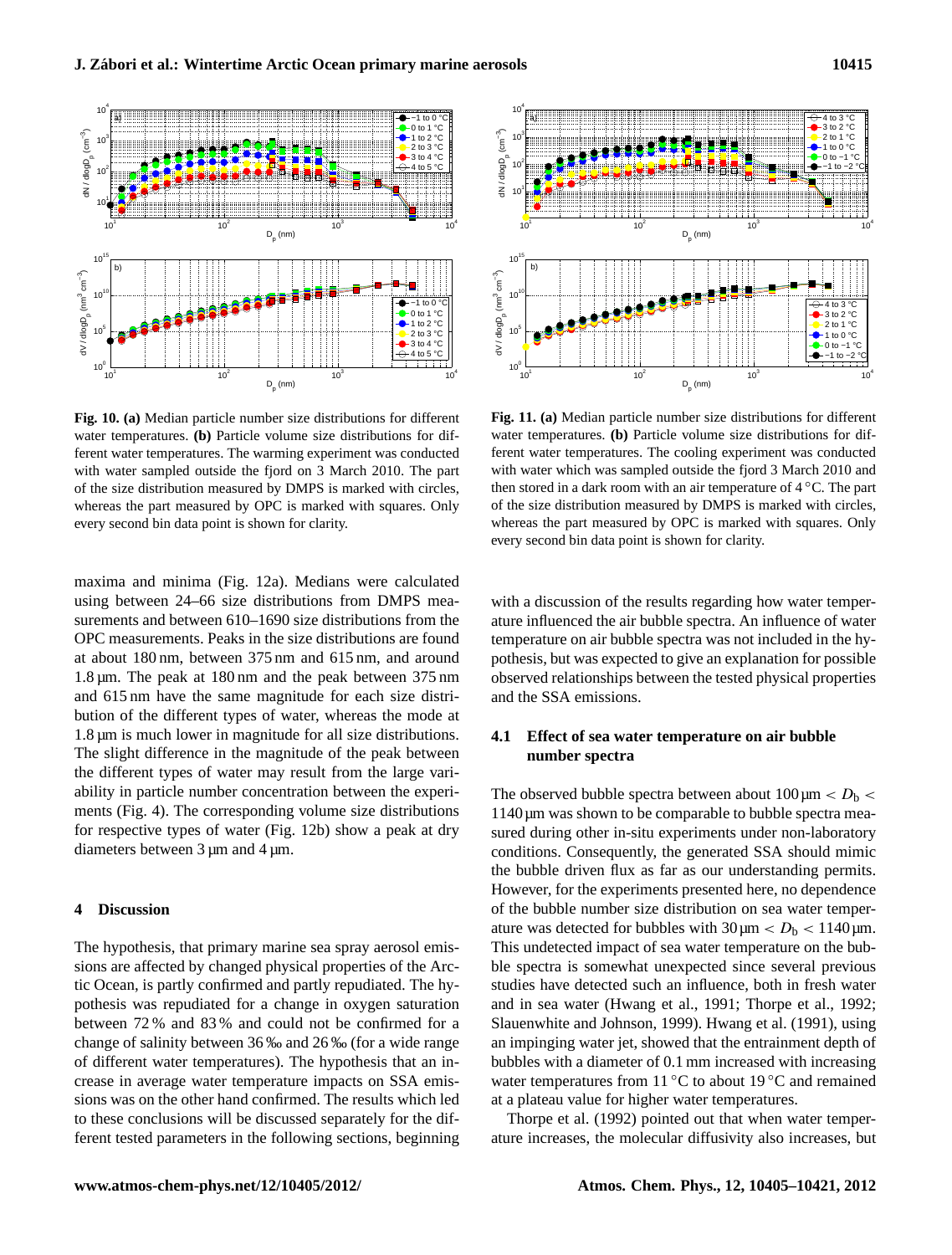

<span id="page-11-0"></span>**Fig. 12. (a)** Comparison of median particle number size distributions for different sea water types. **(b)** Comparison of median particle volume size distributions. Dashed lines represent the 25th and 75th percentiles. The part of the size distribution measured by DMPS is marked with circles, whereas the part measured by OPC is marked with squares. Only every second data point is shown for clarity.

the viscosity and the solubility of oxygen and nitrogen decrease. The decrease in viscosity for higher water temperatures results in a higher bubble rise velocity. At the same time, the reduced solubility of oxygen and nitrogen with increasing water temperature leads to an increase of bubble numbers, but this effect is to some extent buffered by the increase in diffusivity. As a net effect, the numerical model by [Thorpe et al.](#page-16-9) [\(1992\)](#page-16-9) showed an exponential decrease of the mean bubble concentration with increasing temperature, with a halving for every  $10^{\circ}$ C for bubbles with radii between about  $10 \mu m$  and  $150 \mu m$  at 4 m depth. Since the transfer function between bubble number concentration and particle number concentration is unknown, one can only speculate what this implies for our observations.

Our measurements focused on sub-micrometer particles. These particles are most likely a consequence of evaporation and production of so-called film drops with radii between about 10 nm and a few hundred micrometers. Somewhat counter-intuitively, these small droplets (and thus the submicrometer particles) are most likely produced by air bubbles larger than 2 mm in diameter, whereas air bubbles with a radius smaller than 1 mm mainly form droplets with a radius in the super-micrometer range [\(de Leeuw et al.,](#page-14-0) [2011\)](#page-14-0). With our instrumentation, we could only measure air bubbles with  $D<sub>b</sub> < 1140 \mu$ m. Thus, we could not obtain any information regarding the temperature dependence of the bubble size range that was perhaps the most relevant for the particles observed.

## **4.2 Effect of oxygen saturation on particle number concentration**

No dependence of the particle number concentration on oxygen saturation between 72 % and 83 % for particles with a  $D_p > 0.01 \,\text{\mu m}$  or  $D_p > 0.25 \,\text{\mu m}$  was observed. [Hultin et al.](#page-14-4) [\(2010\)](#page-14-4) did find a relationship between dissolved oxygen (in an oxygen saturation range between 90 % and 107 %) and sea spray production in the northeast Atlantic Ocean. [Hultin et al.](#page-14-3) [\(2011\)](#page-14-3) observed an anti-correlation between particle production and dissolved oxygen at shallow water in the Baltic Sea, following the biologically driven diurnal cycle in the water (oxygen saturation range between 90 % and 100 %).

#### **4.3 Effect of salinity on particle number concentration**

The influence of salinities between 26 ‰ and 36 ‰ on the shape and magnitude of the median particle number size distributions revealed no clear trend for water temperatures between 6 and 7 °C. A trend of increasing total particle number concentration with increasing salinity was only observed for  $T_w$  between  $-2$  and  $-1$ °C and  $T_w$  between 0 and  $1$ °C (both for  $D_p > 0.01 \,\text{\mu m}$ ) and for  $T_w$  between  $-1$  and  $0^{\circ}$ C  $(D_p > 0.25 \,\mu\text{m})$ . An impact of salinity on particle number size distribution and particle number concentration has been observed in other studies (Mårtensson et al., [2003;](#page-15-8) [Hultin](#page-14-3) [et al.,](#page-14-3) [2011\)](#page-14-3). Mårtensson et al. [\(2003\)](#page-15-8) compared number size distributions with salinities of 9.3 ‰ and 33 ‰. Higher number concentrations for particles with  $D_p > 0.2 \,\mu\text{m}$ , but a similar shape of the distribution, was measured for the water with higher salinity. [Hultin et al.](#page-14-3) [\(2011\)](#page-14-3) observed higher particle number concentrations over the whole measurement range for higher salinity ranges (examining real ocean water with salinities about 6 ‰, 7 ‰ and 35 ‰ salinity).

## **4.4 Effect of sea water temperature on particle number concentration**

A dependence of primary marine particle number concentration with water temperature has previously been observed by a number of authors [\(Bowyer et al.,](#page-14-19) [1990;](#page-14-19) [Hultin et al.,](#page-14-3) [2011;](#page-14-3) [Sellegri et al.,](#page-15-23) [2006;](#page-15-23) Mårtensson et al., [2003\)](#page-15-8). [Bowyer](#page-14-19) [et al.](#page-14-19) [\(1990\)](#page-14-19) used a 3 m long white cap simulation tank, in which two waves of collected coastal water broke against each other in the middle of the tank. They observed (similar to our study) a steep decrease of particle number concentration for particles with a  $D_p < 3 \mu m$  with slowly increasing water temperature from  $0\,^{\circ}\text{C}$  to  $13\,^{\circ}\text{C}$ . For temperatures higher than  $13 \degree C$ , the particle number concentra-tion remained constant. Mårtensson et al. [\(2003\)](#page-15-8) observed a decrease of particle number concentration with increasing water temperatures (for the temperatures  $-2^{\circ}$ C, 5 $^{\circ}$ C, 15 °C and 23 °C) for particles with  $D_p < 70$  nm. For particles with  $D_p > 350$  nm an increase of particle number concentration was observed. [Sellegri et al.](#page-15-23) [\(2006\)](#page-15-23) reported a shift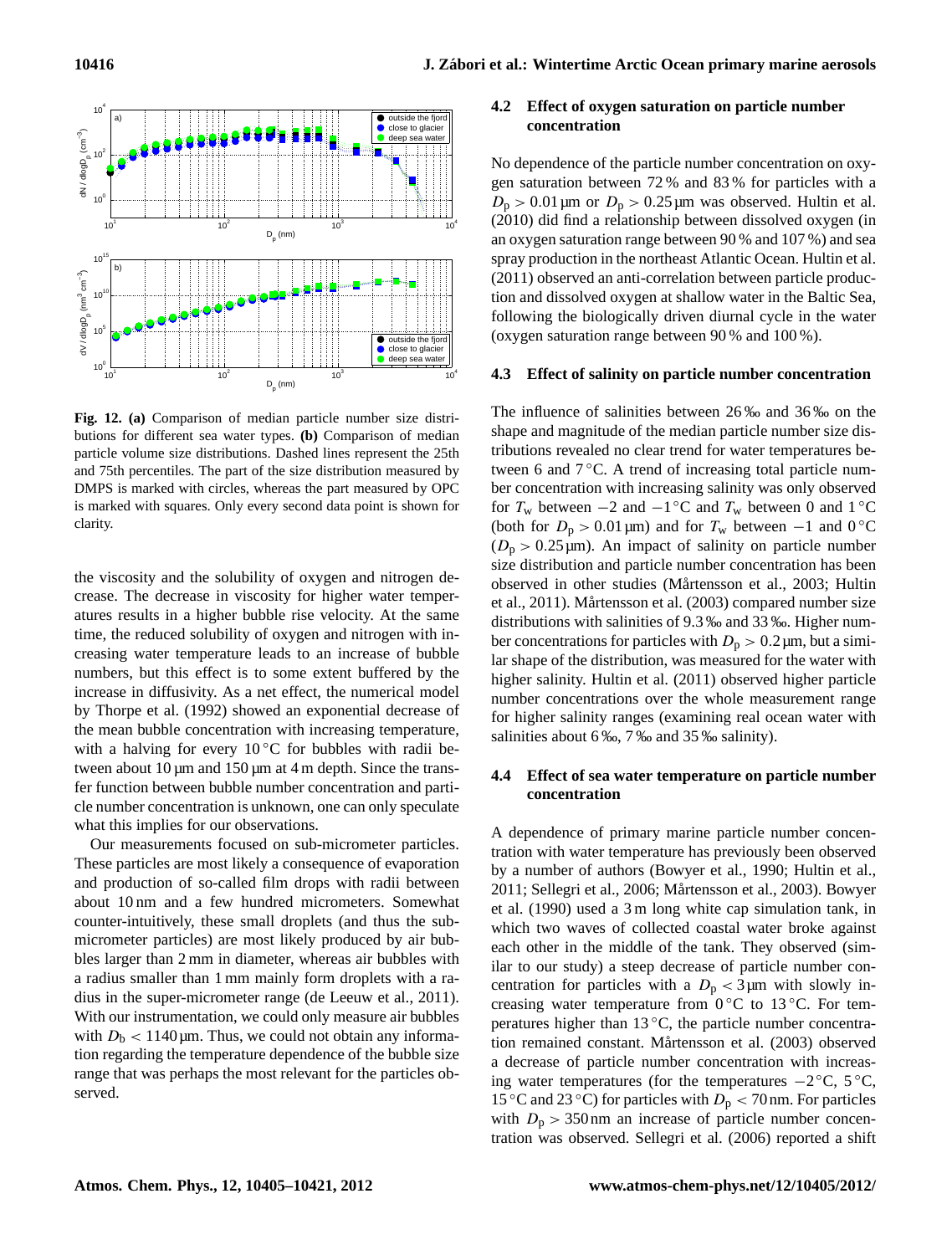of modes from 110 nm to 85 nm, from 45 nm to 30 nm and from 300 nm to 200 nm, when water temperature decreased from 23  $\rm{°C}$  to 4  $\rm{°C}$ . Both Mårtensson et al. [\(2003\)](#page-15-8) and [Selle](#page-15-23)[gri et al.](#page-15-23) [\(2006\)](#page-15-23) used artificial sea water and a sintered glass filter at the bottom of an experimental tank to produce the bubbles. [Hultin et al.](#page-14-3) [\(2011\)](#page-14-3) observed, during experiments with Baltic Sea water, a decrease of aerosol number concentration in the size range  $0.02 \mu m < D_p < 1.8 \mu m$ , when water temperature of 4 ◦C changed to 14 ◦C. The negative correlation of the number concentration with water temperature was observed for all particle sizes. An identical setup to the one used in our experiment was used in that study. We conclude that the observed trend of particle number concentration with water temperature is not due to changes of oxygen saturation. This conclusion is based on the fact that a change in oxygen saturation between 72 % and 83 % for the water temperature range  $5-6$  °C and  $1-2$  °C did not cause any change in particle number concentration, whereas a change in water temperature within these small intervals did.

Although several studies support our results of a decrease in total particle number concentration with an increase in water temperature (see studies mentioned above), there are some studies indicating the opposite relationship. [Monahan](#page-15-24) [and O'Muircheartaigh](#page-15-24) [\(1986\)](#page-15-24) demonstrated that for a constant wind speed, an increase in water temperature enlarges the whitecap fraction on the ocean surface. This is important, as the sea spray aerosol production is considered proportional to the whitecap fraction. Jaeglé et al.  $(2011)$  compared globally modeled and observed mass concentrations of coarse mode sea salt aerosol (in their study taken to be particles with a radius between 0.3 and 3  $\mu$ m) and concluded that the modeled bias was improved when introducing an increased sea salt production with increasing water temperature. The increase of whitecap fraction with an increase in surface water temperature can be explained by an increased production of smaller air bubbles with slower terminal rise velocities compared to larger bubbles with an increase in water temperature. [Monahan](#page-15-25) [\(1985,](#page-15-25) in [Monahan and O'Muircheartaigh,](#page-15-24) [1986\)](#page-15-24) showed that the time constant characterizing the decay of whitecaps changed inversely with the terminal rise speed of the smaller bubbles. [Anguelova et al.](#page-14-21) [\(2006\)](#page-14-21) stated that a decrease in viscosity caused by higher water temperatures facilitated wave breaking and as a consequence prolongs the lifetime of a whitecap. Another suggested explanation for observed large-scale increases in whitecap fraction with an increase in water temperature is the difference in the duration of a certain wind speed over different areas. Trade winds, for example, occur over relatively warm waters and persist relatively long so that whitecaps can fully develop, whereas over colder waters the duration of high wind speeds is relatively short [\(Monahan and O'Muircheartaigh,](#page-15-24) [1986\)](#page-15-24). During our laboratory experiments, we did indeed produce small areas of whitecaps as a consequence of air bubbles reaching the water surface. However, we did not observe any increase in particle number concentration with an increase in water temperature, as one would expect if the whitecap fraction depends on the sea surface temperature as suggested by [Mon](#page-15-24)[ahan and O'Muircheartaigh](#page-15-24) [\(1986\)](#page-15-24) and Jaeglé et al. [\(2011\)](#page-14-20). One explanation could be that the water surface in the experimental bottle was too limited to allow for an undisturbed whitecap fraction evolution (that wall effects limited the bubble plume and hence the white cap size). On the other hand, no change in the bubble spectrum with temperature was observed either, which is notable as this should be a major cause of the whitecap fraction change with water temperature. Another possible reason for the contradictory results obtained in our study and the ones presented by Jaeglé et al.  $(2011)$  could be that the latter focused on coarse mode concentrations of sea salt, whereas the temperature dependence observed in our study was most clear for aerosols with a diameter smaller than 1 µm. A positive temperature trend could also be ex-plained by the results of Mårtensson et al. [\(2003\)](#page-15-8), which in contrast to the current study saw increasing aerosol numbers produced at diameters larger than about 350 nm with increasing temperature (and decreasing numbers for smaller particles in agreement with the current study).

Conducting warming experiments with water sampled at the same time but used on two different days showed particle number concentration differences of up to 97 % (for the same size range and water temperature). The inevitable differences in experimental setup between the different experiments made it difficult to repeat a certain experiment and obtain exactly the same results. However, it cannot be excluded that biological and chemical activity modified the properties of the water during storage which may have affected the particle concentration.

In recent years, it has been shown that organic matter may contribute to a large fraction of the SSA sub-micrometer mass [\(O'Dowd et al.,](#page-15-1) [2004;](#page-15-1) [Vignati et al.,](#page-16-1) [2010\)](#page-16-1). One possible explanation for the observed change in SSA concentration with temperature is that over time, a depletion of organic compounds from the sea water in the storage tank occurred. Even in the beginning of the twilight period in the Arctic, a certain amount of organic material can be expected. Since the polar night near Kongsfjorden lasts from 25 October to 17 February [\(Svendsen et al.,](#page-15-19) [2002\)](#page-15-19), our measurements took place in the beginning of the biologically active period.

However, our observations, and especially the sets of mirroring warming/cooling experiments, support that for winter Arctic Ocean seawater, most of the variation in particle number concentration originated from sea water temperature changes and not from a depletion of organic substances from the sea water.

The aerosol emissions were most likely controlled by the physical properties of water (temperature dependent changes in surface tension and viscosity), whereas they were not limited by the amount of organic substances. Our results suggest that the organic fraction of the SSA, under the conditions observed, is not controlling the number concentration itself (within one experiment). This hypothesis needs further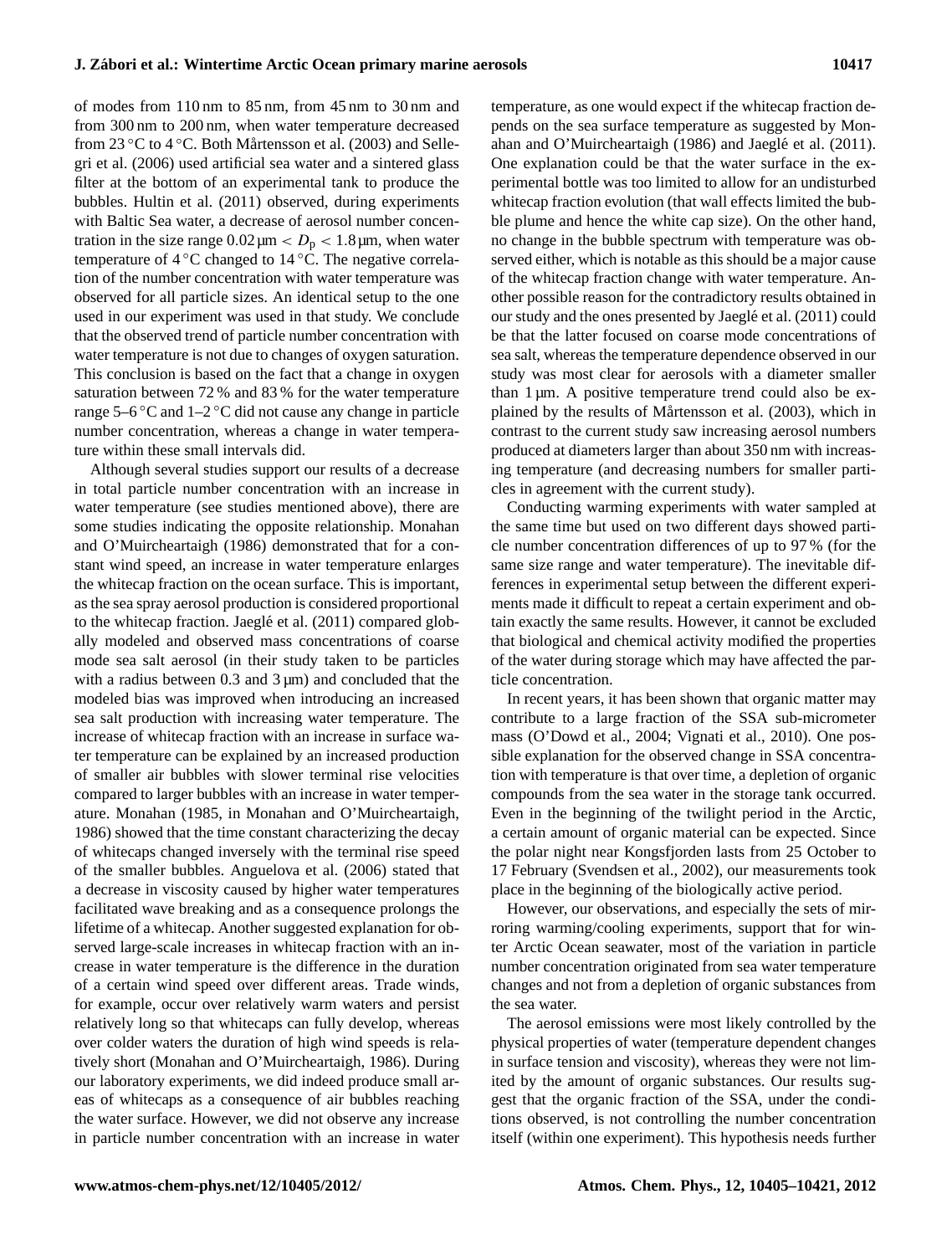testing and has to be experimentally explored as other studies have shown a clear effect of organic matter on physical properties of water which may alter air bubble generation. For example, Nägeli and Schanz [\(1991\)](#page-15-26) reported that surface tension was reduced by phytoplankton exudates and [Lion and](#page-15-27) [Leckie](#page-15-27) [\(1981\)](#page-15-27) theoretically described the decrease of surface tension caused by surface-active organics. An impact of organics on bubble properties was determined by [Garrett](#page-14-22) [\(1967\)](#page-14-22). A stabilization of air bubbles on the air–sea interface due to surface-active substances scavenged by the air bubble while rising to the water surface was observed. However, with our current data, we cannot address the role of surfactants in SSA emissions for winter Arctic Ocean conditions. These somewhat contradicting results call for further studies on the role of organic matter on particles emissions from the oceans.

# **5 Future implication**

The observed trend of decreasing SSA production with increasing water temperature may have large implications for the climate in the Arctic region. The diminishing sea ice will result in a decreased surface albedo and contribute to a positive feedback of the Arctic warming. At the same time, larger areas of ice-free ocean will provide large areas of potential SSA emissions, which in turn can act as a negative feedback by increasing aerosol scattering and by modifying cloud microphysical properties providing additional CCN (cf. [Struthers et al.,](#page-15-28) [2011\)](#page-15-28). On the other hand, with increasing sea water temperature and as shown in this study, the sea spray source strength might decrease and thus weaken the negative feedback of SSA on Arctic climate. Another important factor influencing the sea spray aerosol emissions is the wind speed. In order to answer questions about how changes in SSA emissions influence the future Arctic climate, it is important to consider all of the above-mentioned factors. To summarize, there are a number of potential feedback processes between a future changing climate, changes in surface albedo and changes in sea spray production, for example:

- **–** Increasing (decreasing) water temperature will decrease (increase) sea spray emissions due to changes in the physical properties of water (present study; [Bowyer](#page-14-19) [et al.,](#page-14-19) [1990;](#page-14-19) [Hultin et al.,](#page-14-3) [2011\)](#page-14-3).
- **–** Increasing (decreasing) wind velocities will result in increased (decreased) sea spray emissions [\(Lovett,](#page-15-29) [1978;](#page-15-29) [Nilsson et al.,](#page-15-7) [2001;](#page-15-7) [Geever et al.,](#page-14-23) [2005\)](#page-14-23).
- **–** Increasing (decreasing) water temperature will increase (decrease) whitecap fraction and increase (decrease) sea spray emissions [\(Monahan and O'Muircheartaigh,](#page-15-24) [1986\)](#page-15-24).
- **–** Increasing (decreasing) wind speed will increase (decrease) whitecap fraction and thereby increase (decrease) albedo [\(Monahan and O'Muircheartaigh,](#page-15-24) [1986\)](#page-15-24).
- **–** Increasing (decreasing) temperature will decrease (increase) sea ice cover and increase (decrease) sea salt emissions (e.g., [Nilsson et al.,](#page-15-7) [2001;](#page-15-7) [Struthers et al.,](#page-15-28) [2011\)](#page-15-28).
- **–** Increasing (decreasing) temperature will decrease (increase) sea ice cover and decrease (increase) surface albedo.

[Struthers et al.](#page-15-28) [\(2011\)](#page-15-28), however, indicated that the impact of future changes in wind speed on the sea salt aerosol production over the Arctic Ocean was small compared to those associated with changes in sea ice coverage and sea surface temperature. All in all, the magnitude and interplay between the decrease of sea ice coverage, the increasing sea water temperature, changes in wind speed and the possible accompanied change in whitecap coverage should be addressed in large-scale model studies, where changes in meteorology, ocean characteristics and marine aerosol emissions all are represented in a consistent manner. An updated sea spray aerosol emission parameterization, which better represents the effects of low sea water temperatures on the SSA emission strength, would be useful to develop for these types of studies.

#### **6 Summary and conclusions**

The influence of water temperature, salinity, and oxygen saturation on sea spray aerosol emissions from winter Arctic Ocean sea water was studied by means of laboratory experiments at Ny-Ålesund, Svalbard. In ambient conditions, wind speed is the dominant physical parameter determining sea spray production (e.g., Nilsson et al., 2001). Tank experiments, such as those presented in this study, remove any influence of wind speed. The results show that in the absence of wind, sea water temperature is the most important of the studied parameters controlling the magnitude of sea spray aerosol emissions. During the bubble bursting laboratory experiments and for the measured water temperature range between  $9^{\circ}$ C and  $-2^{\circ}$ C, particle number concentrations were increasing with a decrease in water temperature. The largest change of magnitude was observed between  $2^{\circ}C$ and  $5^{\circ}$ C where the rate of change was between 22 % and 33 % per 1 °C for particles  $D_p > 0.01 \,\mu\text{m}$  and between 14 % and 27% for particles  $D_p > 0.25 \mu m$ . No clear relation was found between sea spray aerosol concentrations and salinity. In addition, for the limited oxygen range encountered, oxygen saturation changes did not influence particle number concentration. The dependence of sea spray aerosol emissions on water temperature was reflected in the magnitude of aerosol concentrations in various modes, whereas the aerosol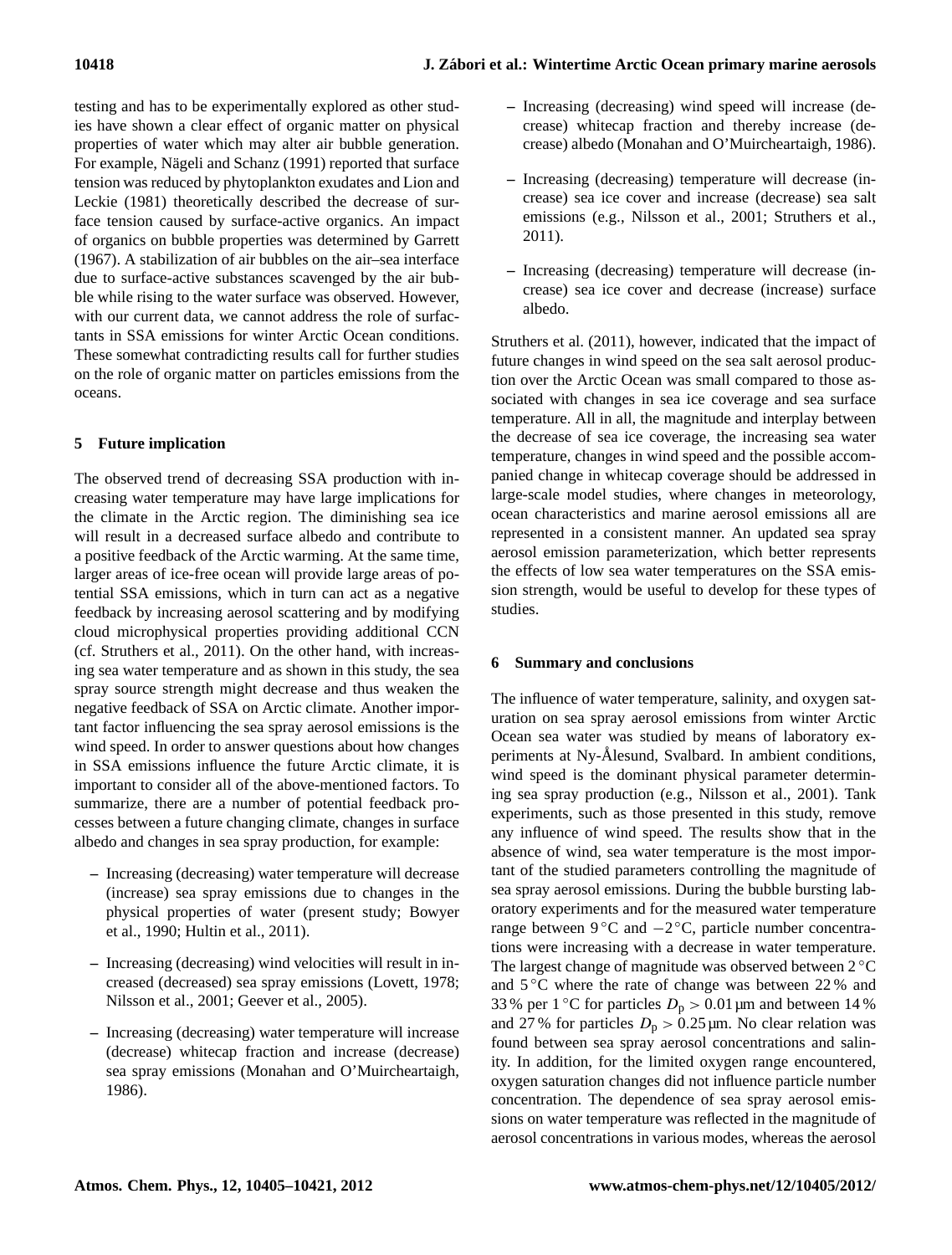## **J. Zabori et al.: Wintertime Arctic Ocean primary marine aerosols 10419 ´**

size distribution shape remained unchanged. This is consistent with the fact that the particle number size distribution shape exhibited a conservative behavior for all conducted experiments. Further research is needed to clarify the potential effect of organic matter on SSA concentrations and to put in perspective to the observed water temperature effect found in this study. Furthermore, implementation of our results into large-scale climate models would be useful to give a more complete picture of the feedback processes occurring in the Arctic region.

*Acknowledgements.* We would like to thank the Kings Bay Marine Laboratory, Norwegian Polar Institute (NPI) staff and Kai Rosman for their support during the field experiment at Ny-Ålesund. The Norwegian Meteorological Institute is acknowledged for providing the meteorological data. This work was funded by the Swedish Research Council FORMAS. The European Centre for Arctic Environmental Research in Ny-Ålesund (ARCFAC V) is acknowledged for support (ARCFAC-026129-2009-39) and the Swedish Polar Research Secretariat for providing field equipment.

Edited by: A. Pszenny

#### **References**

- <span id="page-14-5"></span>ACIA: Arctic Climate Impact Assessment, chap. 2, p. 23, Cambridge University Press, New York, USA, 2005.
- <span id="page-14-21"></span>Anguelova, M. D., Webster, F.: Whitecap coverage from satellite measurements: A first step toward modeling the variability of oceanic whitecaps, J. Geophys. Res.-Oceans, 111, C03017, doi[:10.1029/2005JC003158,](http://dx.doi.org/10.1029/2005JC003158) 2006.
- <span id="page-14-6"></span>Bekryaev, R. V., Polyakov, I. V., and Alexeev, V. A.: Role of polar amplification in long-term surface air temperature variations and modern Arctic warming, J. Climate., 23, 3888–3906, doi[:10.1175/2010JCLI3297.1,](http://dx.doi.org/10.1175/2010JCLI3297.1) 2010.
- <span id="page-14-17"></span>Bowyer, P. A.: Video measurements of near-surface bubble spectra, J. Geophys. Res.-Oceans, 106, 14179–14190, doi[:10.1029/2000JC000208,](http://dx.doi.org/10.1029/2000JC000208) 2001.
- <span id="page-14-19"></span>Bowyer, P. A., Woolf, D. K., and Monahan, E. C.: Temperature dependence of the charge and aerosol production associated with a breaking wave in a whitecap simulation tank, J. Geophys. Res.- Oceans, 95, 5313–5319, doi[:10.1029/JC095iC04p05313,](http://dx.doi.org/10.1029/JC095iC04p05313) 1990.
- <span id="page-14-10"></span>Boyer, T., Conkright, M. E., and Levitus, S.: Seasonal variability of dissolved oxygen, percent oxygen saturation, and apparent oxygen

utilization in the Atlantic and Pacific Oceans, Deep-Sea Res.(1 Oceanogr. Res. Pap.), 46, 1593–1613, doi[:10.1016/S0967-](http://dx.doi.org/10.1016/S0967-0637(99)00021-7) [0637\(99\)00021-7,](http://dx.doi.org/10.1016/S0967-0637(99)00021-7) 1999.

- <span id="page-14-2"></span>Carslaw, K. S., Boucher, O., Spracklen, D. V., Mann, G. W., Rae, J. G. L., Woodward, S., and Kulmala, M.: A review of natural aerosol interactions and feedbacks within the Earth system, Atmos. Chem. Phys., 10, 1701–1737, [doi:10.5194/acp-10-1701-](http://dx.doi.org/10.5194/acp-10-1701-2010) [2010,](http://dx.doi.org/10.5194/acp-10-1701-2010) 2010.
- <span id="page-14-1"></span>Clarke, A. D., Owens, S. R., and Zhou, J.: An ultrafine sea-salt flux from breaking waves: implications for cloud condensation nuclei in the remote marine atmosphere, J. Geophys. Res.-Atmos., 111, D06202, doi[:10.1029/2005JD006565,](http://dx.doi.org/10.1029/2005JD006565) 2006.
- <span id="page-14-8"></span>Comiso, J. C., Parkinson, C. L., Gersten, R., and Stock, L.: Accelerated decline in the Arctic sea ice cover, Geophys. Res. Lett., 35, L01703, doi[:10.1029/2007GL031972,](http://dx.doi.org/10.1029/2007GL031972) 2008.
- <span id="page-14-0"></span>de Leeuw, G., Andreas, E. L., Anguelova, M. D., Fairall, C. W., Lewis, E. R., O'Dowd, C., Schulz, M., and Schwartz, S. E.: Production flux of sea spray aerosol, Rev. Geophys., 49, RG2001, doi[:10.1029/2010RG000349,](http://dx.doi.org/10.1029/2010RG000349) 2011.
- <span id="page-14-16"></span>Eastwood, S., Le Borgne, P., Péré, S., and Poulter, D.: Diurnal variability in sea surface temperature in the Arctic, Remote. Sens. Environ., 115, 2594–2602, doi[:10.1016/j.rse.2011.05.015,](http://dx.doi.org/10.1016/j.rse.2011.05.015) 2011.
- <span id="page-14-12"></span>Falkner, K. K., Steele, M., Woodgate, R. A., Swift, J. H., Aagaard, K., and Morison, J.: Dissolved oxygen extrema in the Arctic Ocean halocline from the North Pole to the Lincoln Sea, Deep-Sea Res.(1 Oceanogr. Res. Pap.), 52, 1138–1154, doi[:10.1016/j.dsr.2005.01.007,](http://dx.doi.org/10.1016/j.dsr.2005.01.007) 2005.
- <span id="page-14-15"></span>Fuentes, E., Coe, H., Green, D., de Leeuw, G., and McFiggans, G.: Laboratory-generated primary marine aerosol via bubblebursting and atomization, Atmos. Meas. Tech., 3, 141–162, [doi:10.5194/amt-3-141-2010,](http://dx.doi.org/10.5194/amt-3-141-2010) 2010.
- <span id="page-14-22"></span>Garrett, W. D.: Stabilization of air bubbles at the air-sea interface by surface-active material, Deep-Sea Res., 14, 661–672, doi[:10.1016/S0011-7471\(67\)80004-4,](http://dx.doi.org/10.1016/S0011-7471(67)80004-4) 1967.
- <span id="page-14-23"></span>Geever, M., O'Dowd, C. D., van Ekeren, S., Flanagan, R., Nilsson, E. D., de Leeuw, G., and Rannik, Ü.: Submicron sea spray fluxes, Geophys. Res. Lett., 32, L15810, doi[:10.1029/2005GL023081,](http://dx.doi.org/10.1029/2005GL023081) 2005.
- <span id="page-14-7"></span>Holland, M. M. and Bitz, C. M.: Polar amplification of climate change in coupled models, Clim. Dynam., 21, 221–232, doi[:10.1007/s00382-003-0332-6,](http://dx.doi.org/10.1007/s00382-003-0332-6) 2003.
- <span id="page-14-13"></span>Hop, H., Falk-Petersen, S., Svendsen, H., Kwasniewski, S., Pavlov, V., Pavlova, O., and Søreide, J. E.: Physical and biological characteristics of the pelagic system across Fram Strait to Kongsfjorden, Prog. Oceanogr., 71, 182–231, doi[:10.1016/j.pocean.2006.09.007,](http://dx.doi.org/10.1016/j.pocean.2006.09.007) 2006.
- <span id="page-14-4"></span>Hultin, K. A. H., Nilsson, E. D., Krejci, R., Mårtensson, E. M., Ehn, M., Hagström,  $Å$ ., and de Leeuw, G.: In situ laboratory sea spray production during the marine aerosol production 2006 cruise on the Northeastern Atlantic Ocean, J. Geophys. Res.-Atmos., 115, D06201, doi[:10.1029/2009JD012522,](http://dx.doi.org/10.1029/2009JD012522) 2010.
- <span id="page-14-3"></span>Hultin, K. A. H., Krejci, R., Pinhassi, J., Gomez-Consarnau, L., Mårtensson, E. M., Hagström, Å., and Nilsson, E. D.: Aerosol and bacterial emissions from Baltic seawater, Atmos. Res., 99, 1–14, doi[:10.1016/j.atmosres.2010.08.018,](http://dx.doi.org/10.1016/j.atmosres.2010.08.018) 2011.
- <span id="page-14-18"></span>Hwang, P. A., Poon, Y. K., and Wu, J.: Temperature effects on generation and entrainment of bubbles induced by a water jet, J. Phys. Oceano., 21, 1602–1605, doi[:10.1175/1520-](http://dx.doi.org/10.1175/1520-0485(1991)021<1602:TEOGAE>2.0.CO;2) 0485(1991)021<[1602:TEOGAE](http://dx.doi.org/10.1175/1520-0485(1991)021<1602:TEOGAE>2.0.CO;2)>2.0.CO;2, 1991.
- <span id="page-14-14"></span>Ito, H. and Kudoh, S.: Characteristics of water in Kongsfjorden, Proc. NIPR Symp. Polar Meteorol. Glaciol., 11, 211–232, 1997.
- <span id="page-14-20"></span>Jaeglé, L., Quinn, P. K., Bates, T. S., Alexander, B., and Lin, J.-T.: Global distribution of sea salt aerosols: new constraints from in situ and remote sensing observations, Atmos. Chem. Phys., 11, 3137–3157, [doi:10.5194/acp-11-3137-2011,](http://dx.doi.org/10.5194/acp-11-3137-2011) 2011.
- <span id="page-14-9"></span>Johannessen, O. M., Shalina, E. V., and Miles, M. W.: Satellite evidence for an Arctic sea ice cover in transformation, Science, 286, 1937–1939, doi[:10.1126/science.286.5446.1937,](http://dx.doi.org/10.1126/science.286.5446.1937) 1999.
- <span id="page-14-11"></span>Kester, D. R. and Pytkowicz, R. M.: Oxygen Saturation in the Surface Waters of the Northeast Pacific Ocean, J. Geophys. Res., 73, 5421–5424, doi[:10.1029/JB073i016p05421,](http://dx.doi.org/10.1029/JB073i016p05421) 1968.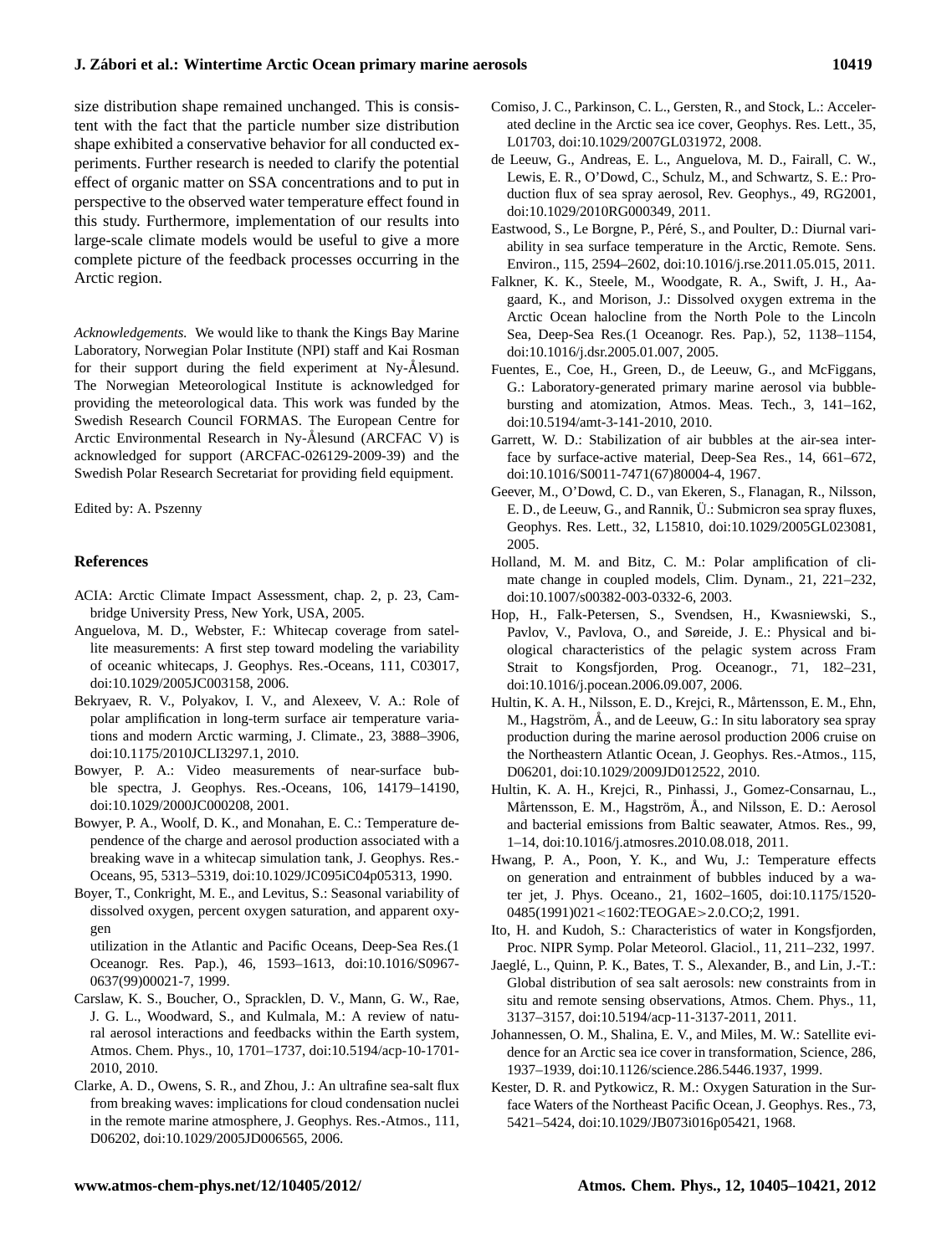- <span id="page-15-22"></span>Leifer, I. and de Leeuw, G.: Bubbles generated from windsteepened breaking waves: 1. bubble plume bubbles, J. Geophys. Res.-Oceans, 111, C06020, doi[:10.1029/2004JC002673,](http://dx.doi.org/10.1029/2004JC002673) 2006.
- <span id="page-15-5"></span>Leifer, I., Patro, R. K., and Bowyer, P.: A study on the temperature variation of rise velocity for large clean bubbles, J. Atmos. Ocean. Tech., 17, 1392–1402, doi[:10.1175/1520-](http://dx.doi.org/10.1175/1520-0426(2000)017<1392:ASOTTV>2.0.CO;2) 0426(2000)017<[1392:ASOTTV](http://dx.doi.org/10.1175/1520-0426(2000)017<1392:ASOTTV>2.0.CO;2)>2.0.CO;2, 2000.
- <span id="page-15-21"></span>Leifer, I., de Leeuw, G., and Cohen, L. H.: Optical measurement of bubbles: system design and application, J. Atmos. Ocean. Tech., 20, 1317–1332, doi[:10.1175/1520-](http://dx.doi.org/10.1175/1520-0426(2003)020<1317:OMOBSD>2.0.CO;2) 0426(2003)020<[1317:OMOBSD](http://dx.doi.org/10.1175/1520-0426(2003)020<1317:OMOBSD>2.0.CO;2)>2.0.CO;2, 2003.
- <span id="page-15-17"></span>Lemke, P., Ren, J., Alley, R. B., Allison, I., Carrasco, J., Flato, G., Fujii, Y., Kaser, G., Mote, P., Thomas, R. H., and Zhang, T.: Observations: Changes in Snow, Ice and Frozen Ground, Climate Change 2007: The Physical Science Basis. Contribution of Working Group I to the Fourth Assessment Report of the Intergovernmental Panel on Climate Change, Cambridge University Press, Cambridge, New York, 2007.
- <span id="page-15-6"></span>Lewis, E. R. and Schwartz, S. E.: Sea Salt Aerosol Production: Mechanisms, Methods, Measurements, and Models, Geophysical Monograph Series, American Geophysical Union, Washington, DC, 2004.
- <span id="page-15-27"></span>Lion, L. W. and Leckie, J. O.: The biogeochemistry of the air-sea interface, Annu. Rev. Earth Pl. Sc., 9, 449–486, doi[:10.1146/annurev.ea.09.050181.002313,](http://dx.doi.org/10.1146/annurev.ea.09.050181.002313) 1981.
- <span id="page-15-29"></span>Lovett, R. F.: Quantitative measurement of airborne sea-salt in the North Atlantic, Tellus, 30, 358–363, doi[:10.1111/j.2153-](http://dx.doi.org/10.1111/j.2153-3490.1978.tb00851.x) [3490.1978.tb00851.x,](http://dx.doi.org/10.1111/j.2153-3490.1978.tb00851.x) 1978.
- <span id="page-15-10"></span>Lu, J. and Cai, M.: Quantifying contributions to polar warming amplification in an idealized coupled general circulation model, Clim. Dynam., 34, 669–687, doi[:10.1007/s00382-009-0673-x,](http://dx.doi.org/10.1007/s00382-009-0673-x) 2010.
- <span id="page-15-0"></span>Ma, X., von Salzen, K., and Li, J.: Modelling sea salt aerosol and its direct and indirect effects on climate, Atmos. Chem. Phys., 8, 1311–1327, [doi:10.5194/acp-8-1311-2008,](http://dx.doi.org/10.5194/acp-8-1311-2008) 2008.
- <span id="page-15-11"></span>Manabe, S. and Stouffer, R. J.: Sensitivity of a global climate model to an increase of  $CO<sub>2</sub>$  concentration in the atmosphere, J. Geophys. Res.-Oceans, 85, 5529–5554, doi[:10.1029/JC085iC10p05529,](http://dx.doi.org/10.1029/JC085iC10p05529) 1980.
- <span id="page-15-13"></span>Markus, T., Stroeve, J. C., and Miller, J.: Recent changes in Arctic sea ice melt onset, freezeup, and melt season length, J. Geophys. Res.-Oceans, 114, C12024, doi[:10.1029/2009JC005436,](http://dx.doi.org/10.1029/2009JC005436) 2009.
- <span id="page-15-8"></span>Mårtensson, E. M., Nilsson, E. D., de Leeuw, G., Cohen, L. H., and Hansson, H.-C.: Laboratory simulations and parameterization of the primary marine aerosol production, J. Geophys. Res.-Atmos., 108, 4297, doi[:10.1029/2002JD002263,](http://dx.doi.org/10.1029/2002JD002263) 2003.
- <span id="page-15-9"></span>Miller, G. H., Alley, R. B., Brigham-Grette, J., Fitzpatrick, J. J., Polyak, L., Serreze, M. C., and White, J. W. C.: Arctic amplification: can the past constrain the future?, Quaternary Sci. Rev., 29, 1779–1790, doi[:10.1016/j.quascirev.2010.02.008,](http://dx.doi.org/10.1016/j.quascirev.2010.02.008) 2010.
- <span id="page-15-25"></span>Monahan, E. C.: The ocean as a source for atmospheric particles, Proceedings of the NATO Advanced Study Institute Conference on the Role of Air-Sea Exchange in Geochemical Cycling, Dordrecht: Reidel, 1985.
- <span id="page-15-24"></span>Monahan, E. C. and O'Muircheartaigh, I. G.: Whitecaps and the passive remote sensing of the ocean surface, Int. J. Remote Sens., 7, 627–642, doi[:10.1080/01431168608954716,](http://dx.doi.org/10.1080/01431168608954716) 1986.
- <span id="page-15-18"></span>Mopper, K., Zhou, X., Kieber, R. J., Kieber, D. J., Sikorski, R. J., and Jones, R. D.: Photochemical degradation of dissolved

organic-carbon and its impact on the oceanic carbon-cycle, Nature, 353, 60–62, doi[:10.1038/353060a0,](http://dx.doi.org/10.1038/353060a0) 1991.

- <span id="page-15-26"></span>Nägeli, A. and Schanz, F.: The influence of extracellular algal products on the surface-tension of water, Int. Rev. Ges. Hydrobio., 76, 89–103, doi[:10.1002/iroh.19910760110,](http://dx.doi.org/10.1002/iroh.19910760110) 1991.
- <span id="page-15-7"></span>Nilsson, E. D., Rannik, U., Swietlicki, E., Leck, C., Aalto, P. P., Zhou, J., and Norman, M.: Turbulent aerosol fluxes over the Arctic Ocean. 2. Wind-driven sources from the sea, J. Geophys. Res.- Atmos., 106, 32139–32154, doi[:10.1029/2000JD900747,](http://dx.doi.org/10.1029/2000JD900747) 2001.
- <span id="page-15-16"></span>Nuth, C., Moholdt, G., Kohler, J., Hagen, J. O., and Kääb, A.: Svalbard glacier elevation changes and contribution to sea level rise, J. Geophys. Res.-Earth., 115, F01008, doi[:10.1029/2008JF001223,](http://dx.doi.org/10.1029/2008JF001223) 2010.
- <span id="page-15-3"></span>O'Dowd, C. D., Smith, M. H., Consterdine, I. E., and Lowe, J. A.: Marine aerosol, sea-salt, and the marine sulphur cycle: a short review, Atmos. Environ., 31, 73–80, 1997.
- <span id="page-15-1"></span>O'Dowd, C. D., Facchini, M. C., Cavalli, F., Ceburnis, D., Mircea, M., Decesari, S., Fuzzi, S., Yoon, Y. J., and Putaud, J.-P.: Biogenically driven organic contribution to marine aerosol, Nature, 431, 676–680, doi[:10.1038/nature02959,](http://dx.doi.org/10.1038/nature02959) 2004.
- <span id="page-15-2"></span>Ovadnevaite, J., Ceburnis, D., Martucci, G., Bialek, J., Monahan, C., Rinaldi, M., Facchini, M. C., Berresheim, H., Worsnop, D. R., and O'Dowd, C.: Primary marine organic aerosol: a dichotomy of low hygroscopicity and high CCN activity, Geophys. Res. Lett., 38, L21806, doi[:10.1029/2011GL048869,](http://dx.doi.org/10.1029/2011GL048869) 2011.
- <span id="page-15-12"></span>Parkinson, C. L. and Cavalieri, D. J.: Arctic sea ice variability and trends, 1979–2006, J. Geophys. Res.-Oceans, 113, C07003, doi[:10.1029/2007JC004558,](http://dx.doi.org/10.1029/2007JC004558) 2008.
- <span id="page-15-20"></span>Piehl Harms, A. A., Tverberg, V., and Svendsen, H.: Physical Qualification and Quantification of the Water Masses in the Kongsfjorden-Krossfjorden System Cross Section, in: Proceedings Paper, Oceans 07, IEEE, Aberdeen, 061215-086, [doi:10.1109/OCEANSE.2007.4302332,](http://dx.doi.org/10.1109/OCEANSE.2007.4302332) 2007.
- <span id="page-15-15"></span>Polyakov, I., Timokhov, L., Dmitrenko, I., Ivanov, V., Simmons, H., Beszczynska-Möller, A., Dickson, R., Fahrbach, E., Fortier, L., Gascard, J.-C., Hölemann, J., Holliday, N. P., Hansen, E., Mauritzen, C., Piechura, J., Pickart, R., Schauer, U., Steele, M., and Walczowski, W.: Observational Program Tracks Arctic Ocean Transition to a Warmer State, EOS, Transactions American Geophysical Union, 88, 398–399, doi[:10.1029/2007EO400002,](http://dx.doi.org/10.1029/2007EO400002) 2007.
- <span id="page-15-23"></span>Sellegri, K., O'Dowd, C. D., Yoon, Y. J., Jennings, S. G., and de Leeuw, G.: Surfactants and submicron sea spray generation, J. Geophys. Res-Atmos., 111, D22215, doi[:10.1029/2005JD006658,](http://dx.doi.org/10.1029/2005JD006658) 2006.
- <span id="page-15-4"></span>Slauenwhite, D. E. and Johnson, B. D.: Bubble shattering: differences in bubble formation in fresh water and seawater, J. Geophys. Res.-Oceans, 104, 3265–3275, doi[:10.1029/1998JC900064,](http://dx.doi.org/10.1029/1998JC900064) 1999.
- <span id="page-15-14"></span>Steele, M., Ermold, W., and Zhang, J.: Arctic Ocean surface warming trends over the past 100 years, Geophys. Res. Lett., 35, L02614, doi[:10.1029/2007GL031651,](http://dx.doi.org/10.1029/2007GL031651) 2008.
- <span id="page-15-28"></span>Struthers, H., Ekman, A. M. L., Glantz, P., Iversen, T., Kirkevåg, A., Mårtensson, E. M., Seland,  $\emptyset$ ., and Nilsson, E. D.: The effect of sea ice loss on sea salt aerosol concentrations and the radiative balance in the Arctic, Atmos. Chem. Phys., 11, 3459–3477, [doi:10.5194/acp-11-3459-2011,](http://dx.doi.org/10.5194/acp-11-3459-2011) 2011.
- <span id="page-15-19"></span>Svendsen, H., Beszczynska-Möller, A., Hagen, J. O., Lefauconnier, B., Tverberg, V., Gerland, S., Ørbøk, J. B., Bischof,